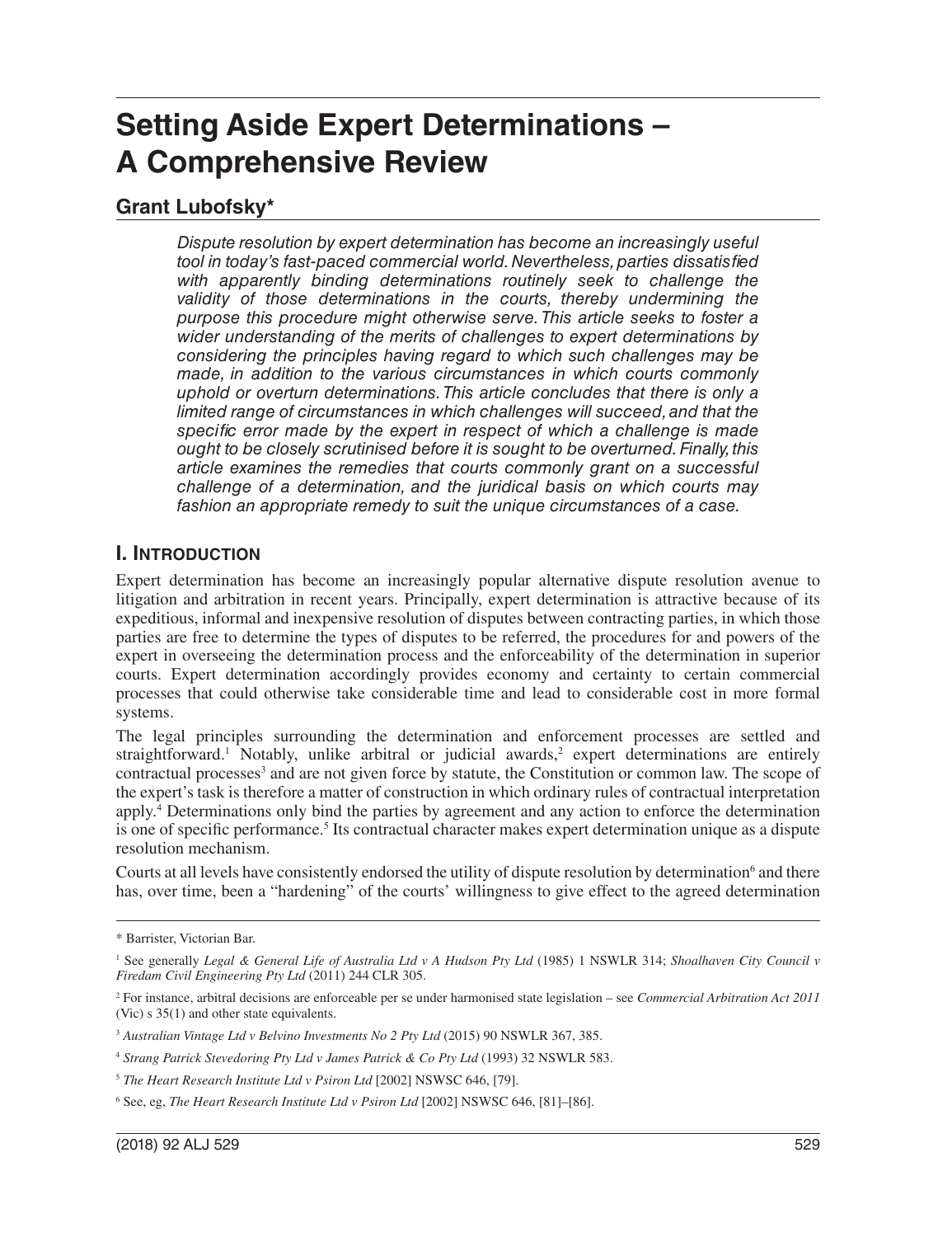process.7 Despite this, and notwithstanding the apparent simplicity of the guiding principles above, actions are routinely brought before Australian courts in which parties unsuccessfully seek to overturn determinations made by a contractually appointed expert. It is clear from the volume of cases in this area that the application of the above principles is no mean task. It also appears that parties often seek to challenge a determination as a matter of course and without a clear picture of the validity of the challenge or the prospects of a challenge succeeding.

This article seeks to shed light on the expert determination regime in Australia by engaging in a systematic review of key and common bases on which determinations are regularly upheld or overturned by Australian courts. This article first considers the construction of the expert's role as part of the parties' governing agreement, which is central in determining the scope of the expert's authority and enforceability of his or her determination. This article then considers the various circumstances in which expert determinations have been set aside by courts, including (but not limited to) where the expert applies the wrong test, values the wrong asset or dishonestly undertakes his or her role. Finally, this article considers the circumstances in which courts routinely uphold experts' determinations, and the broad procedural discretion that experts have been construed as enjoying as an incident of their decisionmaking authority.

## **II. THE EXPERT DETERMINATION AGREEMENT**

#### **A. What Is Expert Determination?**

Expert determination is a form of alternative dispute resolution in which counterparties to a contract agree to refer certain types of disputes that arise during the course of a commercial relationship for adjudication by an independent third party. The third party is generally (though not necessarily) an expert in the field of the dispute and is tasked to make a determination on to the relevant issue largely through the application of his or her own store of knowledge, skills and/or experience. The process is more informal and flexible than litigation and is commonly used in conjunction with other modes of alternative dispute resolution such as negotiation, mediation or arbitration.

Expert determination is common in industries where disputes arise in respect of discrete technical or valuation issues, such as:

- construction for example claims for extensions of time, variation or delay;<sup>8</sup>
- $M&A$  for example the price of shares sold under pre-emptive or put/call rights;<sup>9</sup>
- $accounting for example adjustments to accounts on a sale;  $10$$
- real estate for example market or fixed rent assessments; $^{11}$  or
- commodities for example the price of oil or gas.<sup>12</sup>

The key attraction of expert determination is its informality and consequent cost-effectiveness. Unlike proceedings commenced in superior courts which require a host of interlocutory steps (such as pleadings, discovery and evidence) prior to a hearing, experts are bound by only limited rules of procedure or evidence and generally make determinations "on the papers". This drastically reduces the time in which disputes are argued and decided. As noted by the High Court in *Shoalhaven*:

<sup>7</sup> *Holt v Cox* (1997) 23 ACSR 590, 596; *Firedam Civil Engineering Pty Ltd v Shoalhaven City Council* [2009] NSWSC 802, [6].

<sup>8</sup> See, eg, *Glenvill Projects Pty Ltd v North North Melbourne Pty Ltd* [2013] VSC 717; *Shoalhaven City Council v Firedam Civil Engineering Pty Ltd* (2011) 244 CLR 305. For consideration of expert determinations in the construction industry see P Bradley and S Boyle, "The Overuse of Expert Determination by the Australian Construction Industry" (2012) *Australian Construction Law Bulletin* 97.

<sup>9</sup> See, eg, *Beevers v Port Phillip Sea Pilots* [2007] VSC 556; *Candoora No 19 Pty Ltd v Freixenet Australasia Pty Ltd* [2008] VSC 367.

<sup>10</sup> See, eg, *Funtastic Ltd v Madman Film and Media Pty Ltd* [2016] VSC 708.

<sup>11</sup> See, eg, *Kanivah Holdings Pty Ltd v Holdsworth Properties Pty Ltd* (2002) 11 BPR 20,201; *Legal & General Life of Australia Ltd v A Hudson Pty Ltd* (1985) 1 NSWLR 314.

<sup>12</sup> See, eg, *AGL Victoria Pty Ltd v SPI Networks (Gas) Pty Ltd* [2006] VSCA 173.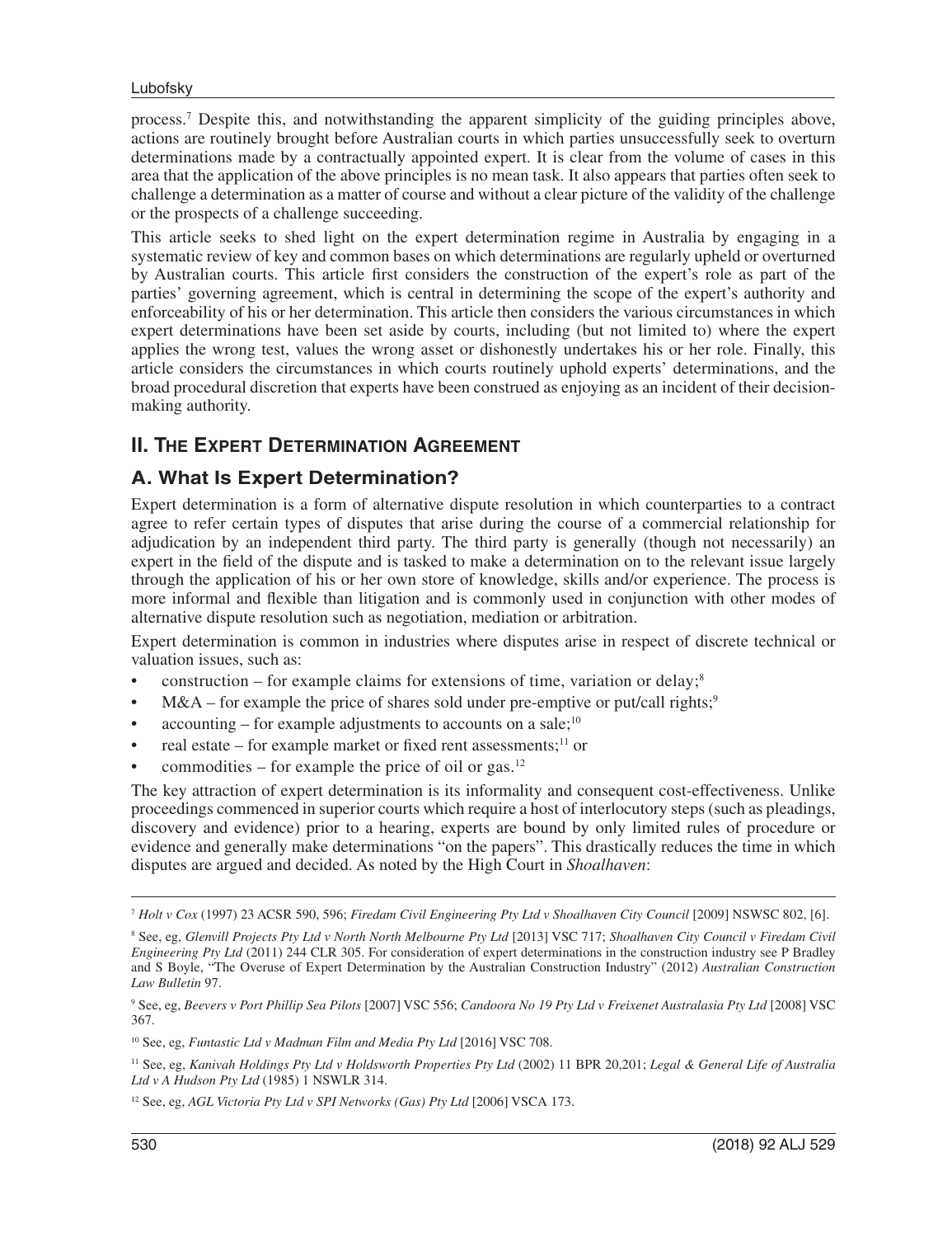The evident advantage of an expert determination of a contractual dispute is that it is expeditious and economical. The second attribute is a consequence of the first: expert determinations are, at least in theory, expeditious because they are informal and because the expert applies his own store of knowledge, his expertise, to his observation of facts, which are of a kind with which he is familiar.<sup>13</sup>

The efficacy of expert determination is now reflected in procedural rules of court, which entitle the court to refer certain matters to a special referee.<sup>14</sup>

## **B. Interpreting the Expert Determination Agreement**

The procedure for selection and appointment of the expert, the scope of the expert's powers in respect of procedural issues and the character of the expert's determination are all the product of the parties' agreement.<sup>15</sup> Construing the task entrusted to the expert or the character of the expert's determination will therefore fall to ordinary principles of contractual interpretation.<sup>16</sup>

Although each case necessarily falls to be construed according to its unique context, there are a number of commonalities across expert determination cases which are regularly employed as aids to interpretation. At the outset, courts have consistently held that the fact that the parties have provided for expert determination (as distinct from arbitration or litigation) is itself a factor highly relevant to how the expert determination clause will be interpreted.17 In this regard, the nature of expert determination as an efficient and informal means of dispute resolution has (all else equal) led courts towards a broad reading of experts' powers. Palmer J held in *Kanivah Holdings Pty Ltd v Holdsworth Properties Pty Ltd* to this effect that:

Its purpose clearly is to avoid lengthy and expensive litigation in which the parties deploy troops of competing valuers to argue what is, in the end, a matter of opinion founded upon professional experience and judgment. Where parties to a commercial agreement have agreed to resolve a dispute by reference to an expert valuer in this way, the Court should, as a matter of general principle, be slow indeed to construe the contract in such a way as to facilitate a full-blown valuation case because one of the parties is dissatisfied with the result.<sup>18</sup>

Vickery J's comments in *Glenvill* are also instructive:

The commercial context in which a reference of disputes to an expert in a commercial contract is thus most relevant. The decision to refer disputes for determination by a contractually appointed expert will usually arise because the parties desire a particular body of expert experience, learning, skill and judgment to be applied to the resolution of defined issues which may arise in the course of the relationship and need to be dealt with. This problem-solving role is usually intended to be applied in a manner which is untrammelled by overly restrictive procedural considerations, so that the specialist skills and insights of the expert can be fully applied to the issues for resolution, in an expeditious and cost effective manner which is attended with an appropriate measure of "finality". <sup>19</sup>

The following other contextual factors in expert determination cases have been variously held by courts as supporting a more liberal reading of the expert's powers:<sup>20</sup>

16 For the principles regarding contractual interpretation, see *Mount Bruce Mining Pty Ltd v Wright Prospecting Pty Ltd* (2015) 256 CLR 104, 116–117 [46]–[53]; *Electricity Generation Corp v Woodside Energy Ltd* (2014) 251 CLR 640, 656 [35].

<sup>17</sup> *Shoalhaven City Council v Firedam Civil Engineering Pty Ltd* (2011) 244 CLR 305, 314–316; *500 Burwood Highway v Australian Unity* [2012] VSC 596, [169]–[171]; *Legal & General Life of Australia Ltd v A Hudson Pty Ltd* (1985) 1 NSWLR 314, 335–336.

<sup>18</sup> *Kanivah Holdings Pty Ltd v Holdsworth Properties Pty Ltd* [2001] NSWSC 405, [113] (citations omitted).

<sup>19</sup> Glenvill Projects Pty Ltd v North North Melbourne Pty Ltd [2013] VSC 717, [56].

<sup>13</sup> *Shoalhaven City Council v Firedam Civil Engineering Pty Ltd* (2011) 244 CLR 305, 315, citing *Zeke Services Pty Ltd v Traffic Technologies Ltd* [2005] 2 Qd R 563, 570 [27].

<sup>14</sup> See, eg, *Supreme Court (General Civil Procedure) Rules 2015* (Vic) O 50 and other state and federal equivalents.

<sup>&</sup>lt;sup>15</sup> Glenvill Projects Pty Ltd v North North Melbourne Pty Ltd [2013] VSC 717, [51].

<sup>&</sup>lt;sup>20</sup> There are a range of cases where courts have, in light of some or all of these factors, liberally interpreted provisions in the expert determination agreement. For examples of such cases, see *Strang Patrick Stevedoring Pty Ltd v James Patrick & Co Pty Ltd* (1993) 32 NSWLR 583; *TX Australia Pty Ltd v Broadcast Australia Pty Ltd* [2012] NSWSC 4; *Adnow Pty Ltd v Greenwells Wollert Pty Ltd* [2016] VSCA 282.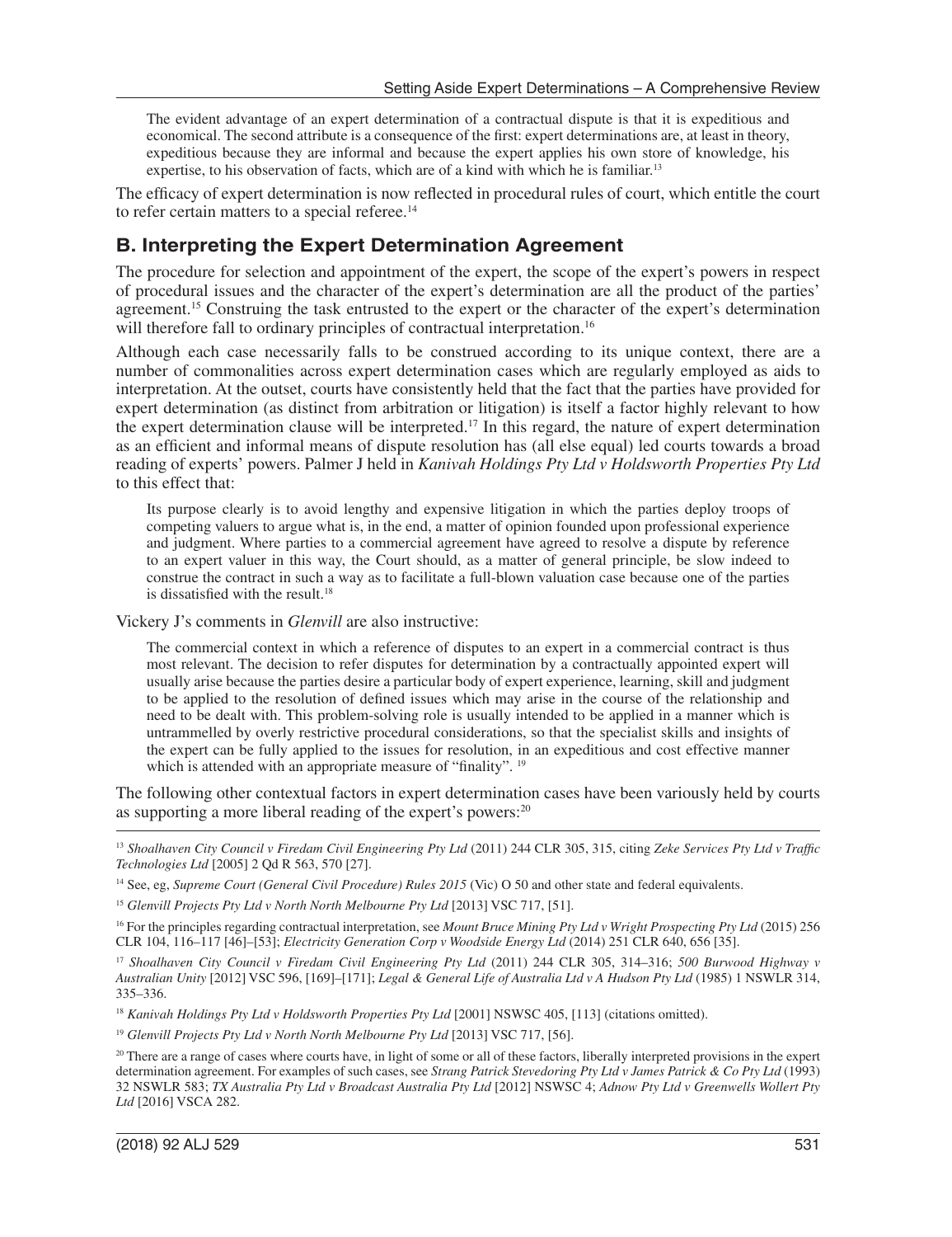- the expert's determination is expressly "binding", "conclusive" or "final";<sup>21</sup>
- the expert is proficient in the relevant field and selected for his or her skills, judgment and expertise; $2<sup>22</sup>$
- the expert expressly retains a broad discretion as to the conduct of procedural matters;<sup>23</sup>
- the expert is not bound to make a determination by any method of assessment or other criteria;<sup>24</sup>
- the expert has been given only a limited period in which to make a determination;<sup>25</sup> and
- the expert is engaged only to determine a specific issue.<sup>26</sup>

The cases discussed below in this article will highlight the relevance of these factors in practical contexts.

#### **III. CHALLENGING FINAL/BINDING/CONCLUSIVE DETERMINATIONS – GENERAL PRINCIPLES**

The principles governing whether an expert's determination will be set aside or enforced by way of specific performance derive from the well-known judgment of McHugh JA in *Legal & General*. 27 In that case, as is common to many decisions in this field, a valuer was appointed to undertake a market rent assessment of leased premises. The court was required to determine whether the valuation should be set aside on the grounds that the valuer did not value the premises as they stood at the time of valuation.

After a close examination of the authorities, McHugh JA concluded that there was no authority to the effect that a court could set aside a valuation merely on the grounds of mistake.<sup>28</sup> His Honour held that by referring the dispute to a valuer (and by providing that the valuer's decision was "final" and/or "binding"), the parties agreed to rely on that valuer's skill and judgment and to be bound by the valuer's decision, even where it was wrong.<sup>29</sup> In such circumstances, an error by the valuer would only vitiate the determination where it was of a kind that had the effect that the valuation was not made in accordance with the contract.<sup>30</sup> Put differently, the mistake must be of such a nature that the resultant determination was beyond anything that the parties intended be final or binding.<sup>31</sup> Pembroke J adopted this reasoning in *McGrath v McGrath* and provided:

So long as [an expert], when appointed and instructed, carries out his engagement in accordance with the terms of the [contract], and arrives at his decision honestly and in good faith, the parties will not be able to re-open it and will be bound by the result. Mistake or error by [the expert] in the process of valuation will not invalidate his decision. On the other hand, if he asks himself the wrong question or misconceives his function, he will not have performed the task required of him by the contract. $32$ 

McHugh JA's judgment in *Legal & General* has been applied on numerous occasions by appellate courts<sup>33</sup> and cited with approval in the High Court,<sup>34</sup> and is now the settled approach in Australia. Courts

<sup>21</sup> *TX Australia Pty Ltd v Broadcast Australia Pty Ltd* [2012] NSWSC 4.

<sup>&</sup>lt;sup>22</sup> Legal & General Life of Australia Ltd v A Hudson Pty Ltd (1985) 1 NSWLR 314. In this regard, there has been a recognition from courts that they have no greater expertise than valuers and ought to defer to that expertise: *Holt v Cox* (1997) 23 ACSR 590, 596.

<sup>23</sup> *Funtastic Ltd v Madman Film and Media Pty Ltd* [2016] VSC 708.

<sup>&</sup>lt;sup>24</sup> Strang Patrick Stevedoring Pty Ltd v James Patrick & Co Pty Ltd (1993) 32 NSWLR 583.

<sup>25</sup> *Funtastic Ltd v Madman Film and Media Pty Ltd* [2016] VSC 708.

<sup>&</sup>lt;sup>26</sup> Compare *Shoalhaven City Council v Firedam Civil Engineering Pty Ltd* (2011) 244 CLR 305, 314–315 [25].

<sup>27</sup> *Legal & General Life of Australia Ltd v A Hudson Pty Ltd* (1985) 1 NSWLR 314.

<sup>28</sup> *Legal & General Life of Australia Ltd v A Hudson Pty Ltd* (1985) 1 NSWLR 314, 333E.

<sup>29</sup> *Legal & General Life of Australia Ltd v A Hudson Pty Ltd* (1985) 1 NSWLR 314, 335E–F.

<sup>30</sup> *Legal & General Life of Australia Ltd v A Hudson Pty Ltd* (1985) 1 NSWLR 314, 335G.

<sup>31</sup> *AGL Victoria Pty Ltd v SPI Networks (Gas) Pty Ltd* [2006] VSCA 173, [51], [54].

<sup>32</sup> *McGrath v McGrath* [2012] NSWSC 578, [11] (citations omitted).

<sup>33</sup> See, eg, *AGL Victoria Pty Ltd v SPI Networks (Gas) Pty Ltd* [2006] VSCA 173; *Australian Vintage Ltd v Belvino Investments No 2 Pty Ltd* (2015) 90 NSWLR 367; *Kanivah Holdings Pty Ltd v Holdsworth Properties Pty Ltd* (2002) 11 BPR 20,201; *Adnow Pty Ltd v Greenwells Wollert Pty Ltd* [2016] VSCA 282.

<sup>34</sup> *Shoalhaven City Council v Firedam Civil Engineering Pty Ltd* (2011) 244 CLR 305, 315–316 [26].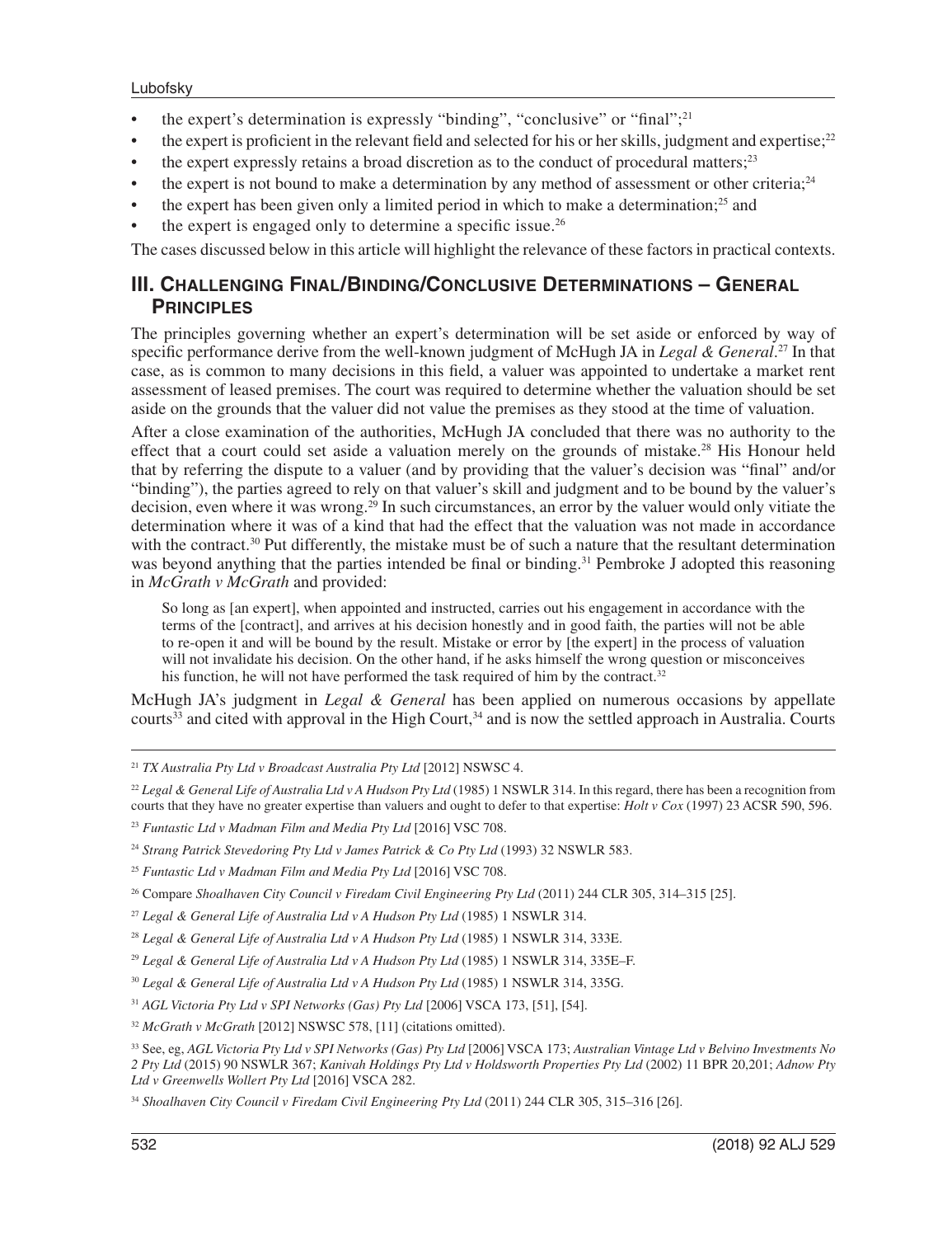have expressly rejected the historical approach which considered whether the valuer chose "the correct method of approach".35 The parties may, subject to any express or implied terms, have an action for negligence against the valuer in respect of an erroneous valuation.36 However, as between the parties, the valuation will stand even where it is made negligently so long as it accords with the contract.<sup>37</sup>

The principle is a deceptively simple one – as will be seen below, the volume of disputes brought by parties concerning the validity of determinations under the *Legal & General* principles highlights the difficulties faced by parties applying the principle in practice. As the Victorian Court of Appeal noted in *AGL*, the rule in *Legal & General* is "more in the nature of a statement of conclusion than one which identifies relevant criteria for distinction".38 Moreover, cases have been slow to espouse any certain categories of or circumstances in which a valuation will be deemed to meet the test in *Legal & General*, and there are many grey areas in which valuers' determinations do not squarely fall one way or another. This article seeks to shed light on those areas by systematically examining cases where determinations have been routinely upheld or overturned and providing more concrete categories for consideration.

#### **IV. DETERMINATIONS SUSCEPTIBLE TO CHALLENGE**

Given the unique factual matrix of each commercial relationship and dispute, it is impossible to categorically list the circumstances in which a determination might be held by a court to depart from the parties' agreement. That said, several key types of errors have emerged from the body of cases in which expert determinations have been set aside by courts. These can be loosely sorted into the following:

- (a) a failure to apply the correct methodology;
- (b) a failure to value the correct subject matter;
- (c) a failure to act impartially;
- (d) arithmetic or mechanical errors;
- (e) a failure to give reasons or, alternatively, sufficient reasons; and
- (f) in prescriptive circumstances, manifest error or an error of law.

The presence of any of these errors is likely to lead a court to impugn a given determination. Each will be discussed in turn.

# **A. Failure to Apply the Appropriate Methodology**

The agreement by which parties appoint an expert will, as a matter of course, prescribe an adjudicative task for the expert. In some cases, in addition to the overarching task, parties may also set out detailed criteria by reference to which the expert must undertake that task. For example, a valuer may be broadly tasked with assessing the market rent of premises, but also to have regard to certain specific matters (eg the highest and best use of property) and to disregard others (eg improvements or goodwill).<sup>39</sup>

#### *1. Determinations "At Large"*

Experts tasked with making a determination "at large" (ie without reference to any fixed criteria or where there are several possible methods of assessing value) are not, without anything more, bound to undertake that determination in any specific way. That is, provided that the expert acts honestly and in pursuit of the appointed task, the expert cannot be later criticised for applying a sub-optimal methodology or using sub-optimal inputs. $40$ 

<sup>35</sup> See *Karenlee Nominees Pty Ltd v Gollin & Co Ltd* [1983] 1 VR 657, 670, referring to Harman J in *Dean v Prince* [1953] 1 Ch 590.

<sup>36</sup> *Arenson v Arenson* [1977] AC 405, cited in *Holt v Cox* (1997) 23 ACSR 590, 596. Compare arbitrators under the *Commercial Arbitration Act 2011* (Vic) s 39 and other equivalent State legislation which are immune from actions by participants save for cases of bad faith.

<sup>37</sup> *Holt v Cox* (1997) 23 ACSR 590, 596.

<sup>38</sup> *AGL Victoria Pty Ltd v SPI Networks (Gas) Pty Ltd* [2006] VSCA 173, [44].

<sup>39</sup> See the expert determination clause in *Kanivah Holdings Pty Ltd v Holdsworth Properties Pty Ltd* [2001] NSWSC 405.

<sup>40</sup> *Strang Patrick Stevedoring Pty Ltd v James Patrick & Co Pty Ltd* (1993) 32 NSWLR 583, 592.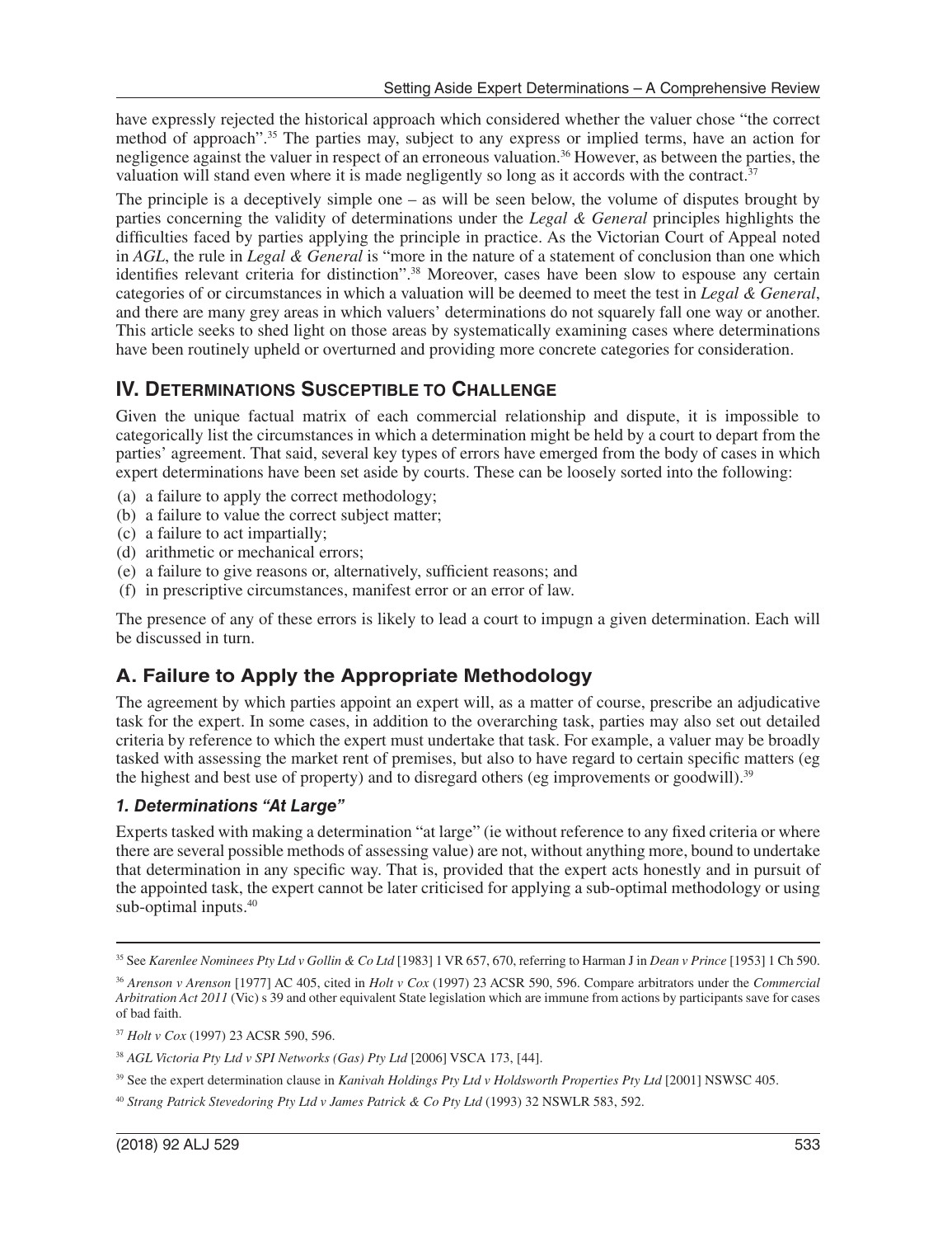#### Lubofsky

In *Strang Patrick*, a valuer was tasked to value (among other things) the defendant's crane. The valuer valued the crane on an ex situ basis using the comparable sales method. The plaintiff sought to challenge the valuation on the basis that there were insufficient comparable sales in the market and that the more appropriate valuation method was therefore the discounted replacement cost method. The plaintiff also challenged the valuation being undertaken ex situ.

Giles J did not find any error in the valuer's approach that was capable of invalidating it. His Honour noted that the valuer's task was simply to determine the value of the crane, and the parties' agreement did not prescribe a means of doing so. Accordingly, provided the valuer approached the task honestly and impartially, it was immaterial that the valuer could have adopted a more appropriate methodology (eg the discounted replacement cost or ex situ methods) or applied the chosen methodology incorrectly.<sup>41</sup> His Honour also held, on the same basis, that it was not fatal to have excluded hypothetical purchasers in the international market. Any such mistakes would have been "mistakes in the course of doing that which the asset sale agreement required".<sup>42</sup>

#### *2. Determinations by Reference to Specific Criteria*

On the other hand, where an expert is tasked to carry out a valuation in a particular way (eg, by reference to certain fixed criteria), the expert will be bound to make his or her determination in that precise way, and a departure from the specified criteria will mean the valuation was not made in accordance with the contract.43 One common example of this rule involves the assessment of the "fair value" of assets (and in particular, shares).

In *Candoora*, a valuer was appointed to determine the "fair value" of the plaintiff's 25% shareholding in a wine production company after the exercise of a put option. The valuer determined the share value according to "fair *market* value" using the discounted cash flow method. The plaintiff challenged the valuation on the grounds that the valuer applied the wrong test and therefore departed from the task appointed to him.

In considering the nature of the task appointed to the valuer, Hargrave J drew on previous authority<sup>44</sup> to the effect that a "fair value" test encompasses more than the objective market value of an asset – specifically, that it requires the valuer to consider any relevant subjective considerations that might affect price (such as a premium reflecting the strategic value of the shares to a trade rival, or the special value to a party of obtaining a 100% shareholding). The adoption by the valuer of a market assessment did not take into account the special potentiality for a purchaser to pay more than what the shares were objectively worth – in this case, for example, reflecting the synergies for a rival winemaker in acquiring substantial additional vineyards.45 This was held by Hargrave J to constitute a departure from the specific task entrusted to the expert and the valuation was set aside.<sup>46</sup>

#### *3. Incorrect Interpretation of the Expert's Task*

An expert might otherwise be held to have applied the incorrect test where he or she did not correctly interpret the effect of the task entrusted.

In *Australian Vintage*, a lease of vineyards contained a force majeure clause which required the parties to consider, in the event of a force majeure, whether "production" or "production capacity" had reduced by more than 50% of the "average production capacity" (as those terms were defined). An expert appointed

<sup>41</sup> *Strang Patrick Stevedoring Pty Ltd v James Patrick & Co Pty Ltd* (1993) 32 NSWLR 583, 592E–F. Note, however, the discussion of arithmetic or mechanical errors below.

<sup>42</sup> *Strang Patrick Stevedoring Pty Ltd v James Patrick & Co Pty Ltd* (1993) 32 NSWLR 583, 592E–F.

<sup>43</sup> *WMC Resources Ltd v Leighton Contractors Pty Ltd* (1999) 20 WAR 489, 494–495 [16]–[18].

<sup>44</sup> For example, *Holt v Cox* (1997) 23 ACSR 590.

<sup>45</sup> *Candoora No 19 Pty Ltd v Freixenet Australasia Pty Ltd* [2008] VSC 367 [77].

<sup>46</sup> For other cases involving "fair value" where the same rationale was applied, see *Holt v Cox* (1997) 23 ACSR 590; *MMAL Rentals Pty Ltd v Bruning* (2004) 63 NSWLR 167; *Toll (FHL) Pty Ltd v PrixCar Services Pty Ltd* (2007) 17 VR 632.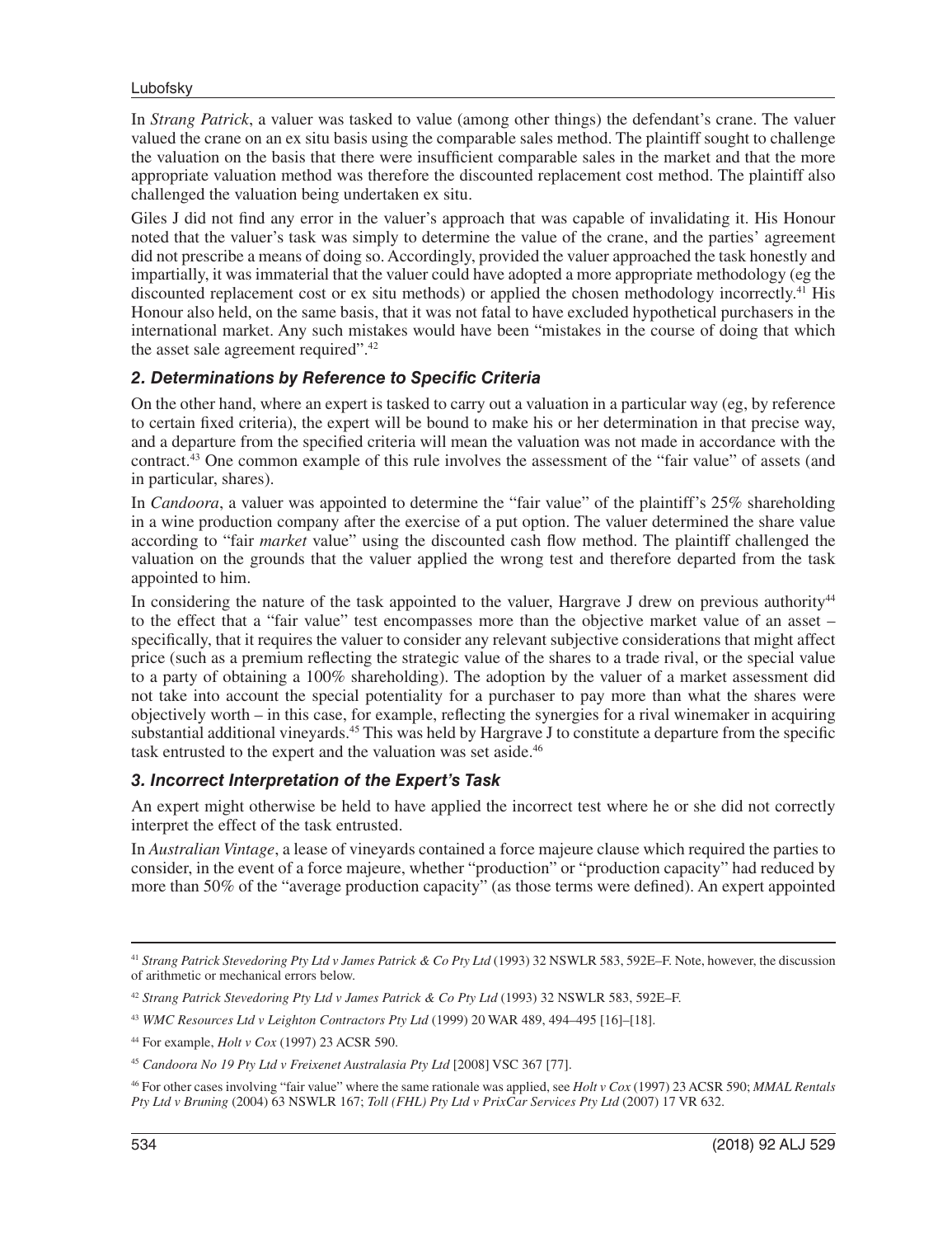by the parties after a severe frost event, adopting a certain interpretation of those defined terms, determined that production had been reduced by substantially less than average production capacity.

The lessee sought to challenge the determination on the grounds that the expert misconstrued the meaning of the terms and therefore misapplied the test. The primary judge agreed with the valuer's interpretation and dismissed the claim.<sup>47</sup> However, the Court of Appeal allowed the lessee's appeal.<sup>48</sup> The court held that there was no prima facie rule against an expert determining mixed questions of fact or law, and the parties were free to refer questions of law to an expert.49 However, as a matter of construction, a term can only have one legally correct interpretation, and where the expert's construction does not accord with the clause's true meaning the court must consider whether the parties intended to be bound by that (incorrect) construction.

In this case, Bathurst CJ noted that the parties had referred three matters to the expert, all of which were technical matters and "peculiarly within the qualification of the expert".50 By contrast, the construction of the production formula was an objective legal matter and outside of the expert's expertise. In the circumstances, it was held that the parties were unlikely to have intended to bind themselves to the expert's incorrect construction of the relevant terms.51 The Court of Appeal therefore set aside the determination.

The principle in *Australian Vintage* was recently applied in *Funtastic* where an accountant, engaged to determine adjustments to a business sale price, misconstrued the words "not dealt with" in a hierarchy of principles that the accountant was required to apply. The effect of the error was that the accountant failed to take into account the historical treatment of certain items in the company's half-year accounts in determining the proper treatment of those items. Almond J held that there was nothing in the agreement which indicated that the parties intended to be bound by the accountant's erroneous interpretation of the legal meaning of the task, and on that basis referred the matter to the accountant for re-determination by reference to the relevant accounts.<sup>52</sup>

## **B. Valuation of Incorrect Subject Matter**

A determination with respect to subject matter not agreed between the parties will constitute a departure from the terms of the parties' agreement.<sup>53</sup>

Though examples of this are not common, the issue arose for consideration in *Legal & General*, which concerned the market rent valuation of commercial premises. Between the date of commencement of the lease and valuation, part of the premises' mezzanine floor had been removed. The tenant sought to impugn the determination on the grounds that the valuer valued the premises at the time of commencement of the lease (including the removed area) and not at the time of the valuation; that is, valued the wrong space. Waddell J at first instance set aside the determination on this basis.

On appeal, the Court found that the valuer did include the removed space in the valuation, but did so in order to reflect the ability of the lessee to restore the space and make use of it.<sup>54</sup> This was held not

<sup>47</sup> *Australian Vintage Ltd v Belvino Investments No 2 Pty Ltd* [2015] NSWSC 168.

<sup>48</sup> *Australian Vintage Ltd v Belvino Investments No 2 Pty Ltd* (2015) 90 NSWLR 367, 383.

<sup>49</sup> *Australian Vintage Ltd v Belvino Investments No 2 Pty Ltd* (2015) 90 NSWLR 367, 385, citing *Downer Engineering Power Pty Ltd v P & H Minepro Australasia Pty Ltd* [2007] NSWCA 318, [79].

<sup>50</sup> *Australian Vintage Ltd v Belvino Investments No 2 Pty Ltd* (2015) 90 NSWLR 367, 387.

<sup>51</sup> *Australian Vintage Ltd v Belvino Investments No 2 Pty Ltd* (2015) 90 NSWLR 367, 387.

<sup>52</sup> *Funtastic Ltd v Madman Film and Media Pty Ltd* [2016] VSC 708, [118].

<sup>53</sup> *Legal & General Life of Australia Ltd v A Hudson Pty Ltd* (1985) 1 NSWLR 314, 335G.

<sup>54</sup> *Legal & General Life of Australia Ltd v A Hudson Pty Ltd* (1985) 1 NSWLR 314, 321C (Mahoney JA), 323D–E (Priestley JA), 330C–G (McHugh JA). McHugh JA held (328C) that the valuation wrongly proceeded on the basis that the council would consent to an application for a change of use without any requirement for the provision of additional parking, and this was the error on which the balance of his Honour's judgment was based.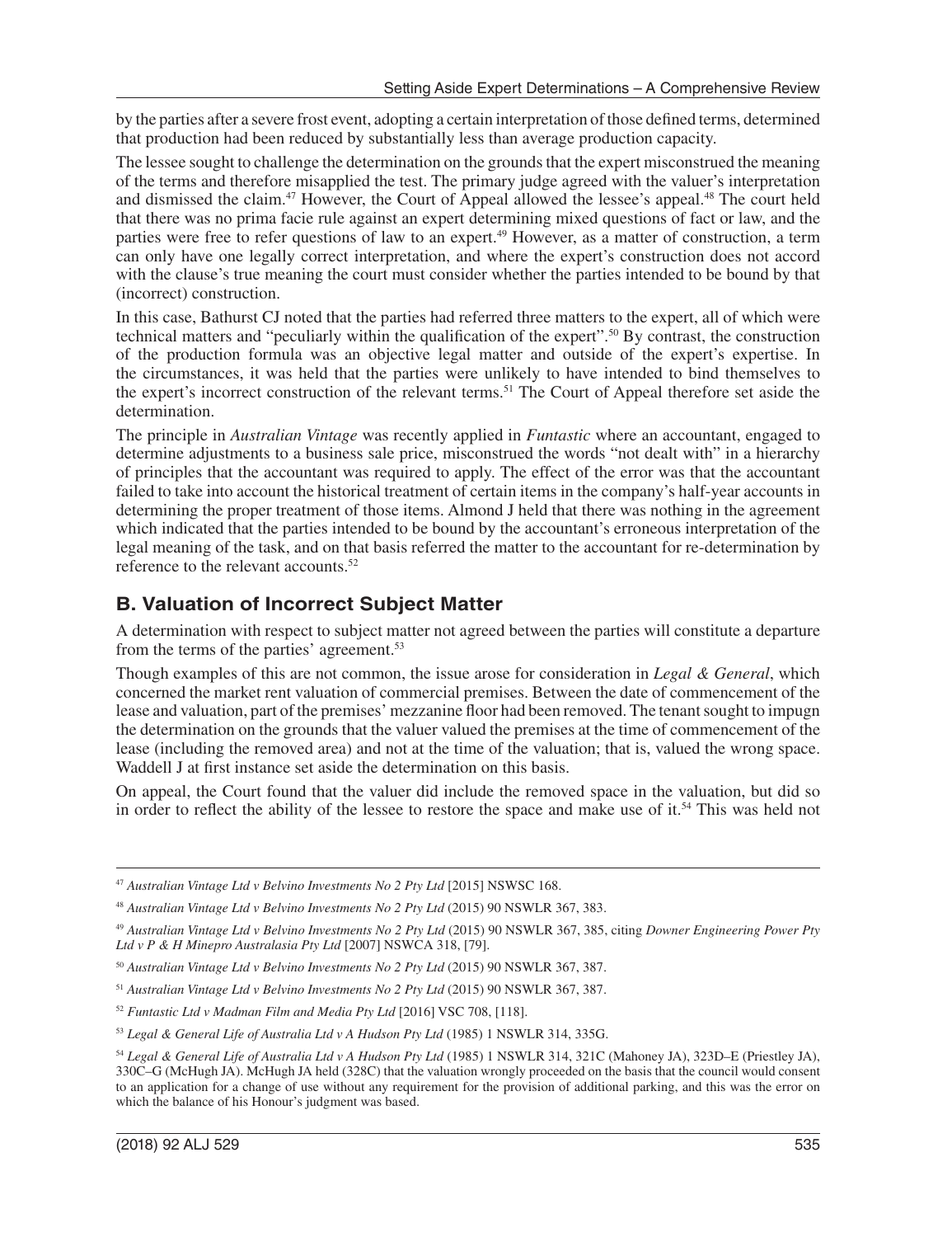to constitute a valuation of the wrong space. However, the Court held that had the valuer valued the premises as they stood at the time of commencement of the lease, that would have been an artificial analysis, would not have conformed with the contract and would have been liable to be set aside.55

## **C. Partiality or Lack of Independence**

Parties may (and routinely do) expressly agree that the expert must act honestly or impartially or is obliged to treat the parties equally. Even absent such a clause, however, it will likely be implied into any agreement (as a matter of business efficacy) that the expert is to exercise his or her independent and honest judgment in making a determination.<sup>56</sup> Any determination made by an expert that is a product of dishonesty, collusion or fraud will be open to challenge and likely set aside.<sup>57</sup>

A determination was impugned on this ground in *Beevers* in the context of an auditor's valuation of the plaintiff's shareholding to be purchased by the defendant on the plaintiff's retirement. In the course of his engagement the auditor had numerous exchanges and correspondence with the defendant's representatives, and declined to receive submissions from the plaintiff as to the value of his shares. The plaintiff challenged the auditor's certificate on the grounds that it was tainted by bias by reason of the auditor's close association with the defendant.

Dodds-Streeton J found in favour of the plaintiff. Her Honour held that while it was necessary for there to be a degree of interaction with the defendant in the course of valuing the shares, the degree of interaction and the defendant's input into the preparation of the valuation was so extensive that the work could not be said to be the independent work of the auditor.<sup>58</sup> Her Honour held that the auditor's approach was informed by the erroneous understanding that he was responsible to the defendant's board and not an independent expert,<sup>59</sup> the result of which was that the valuation was not made honestly and was therefore of no effect.

## **D. Arithmetic or Mechanical Errors**

Courts have held it to be unlikely that parties would intend to be bound by a valuation based on incorrect data, particularly where the expert was appointed for his or her technical expertise and the correct data is readily available. On this basis, a determination affected by a purely arithmetic or mechanical error may be open to challenge for being beyond the contemplation of the parties.

An example of this is found in *AGL*, where a body corporate was required to determine tariffs payable by the appellant to the respondent based on amounts of gas recorded as being withdrawn from certain points within a gas transmission system. It was discovered after the determination was made that for some time gas had been flowing through an unmetered valve and the body corporate had used incorrect statistics, thereby significantly understating the tariffs payable. The court was required to determine whether the amount certified by the body corporate based on erroneous data answered the contractual description of its task and bound the parties.

<sup>55</sup> *Legal & General Life of Australia Ltd v A Hudson Pty Ltd* (1985) 1 NSWLR 314, 321C (Mahoney JA), 323D–E (Priestley JA).

<sup>56</sup> *Legal & General Life of Australia Ltd v A Hudson Pty Ltd* (1985) 1 NSWLR 314, 335D–E; *McGrath v McGrath* [2012] NSWSC 578, [12]; *Beevers v Port Phillip Sea Pilots* [2007] VSC 556, [299]. Compare obligations of procedural fairness, which are discussed below.

<sup>&</sup>lt;sup>57</sup> Because the expert is a creature of contract (and not of a judicial or arbitration framework, where constitutional, common law or statutory obligations apply), a party must prove actual bias, not the mere appearance of bias as is traditionally the case: *500 Burwood Highway v Australian Unity* [2012] VSC 596, [182], citing *McGrath v McGrath* [2012] NSWSC 578, [16]. Although Dodds-Streeton J has made comments suggesting a liberalisation of this test in *Beevers v Port Phillip Sea Pilots* [2007] VSC 556, [300], those comments have been firmly rejected by subsequent decisions: see, eg, *500 Burwood Highway v Australian Unity* [2012] VSC 596, [177]; *McGrath v McGrath* [2012] NSWSC 578, [20]–[21]; *Lahoud v Lahoud* [2010] NSWSC 1297, [42]; *Andrews v Queensland Racing Ltd* [2009] QSC 364, [24]–[25].

<sup>58</sup> *Beevers v Port Phillip Sea Pilots* [2007] VSC 556, [301].

<sup>59</sup> *Beevers v Port Phillip Sea Pilots* [2007] VSC 556, [308]–[309].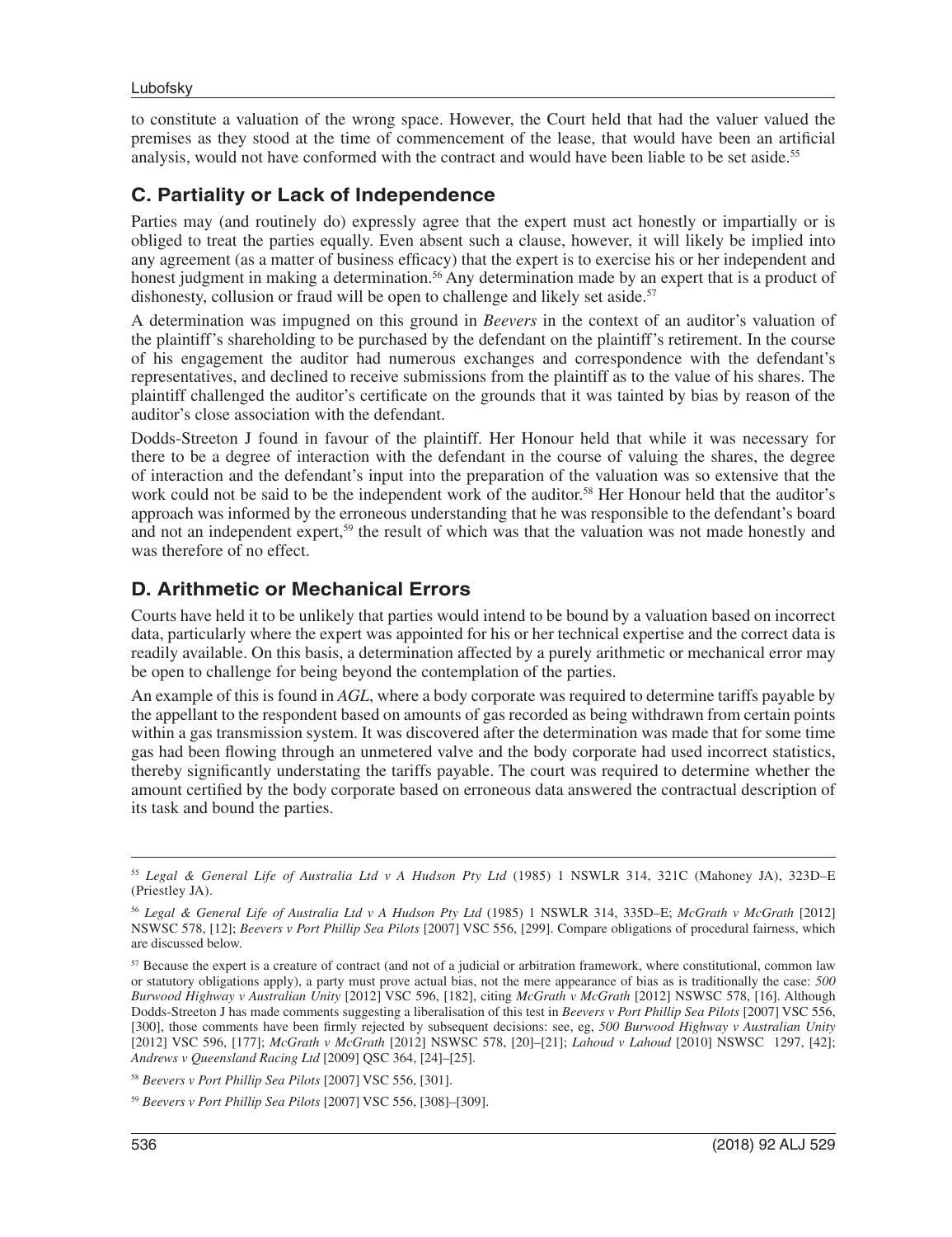The court at first instance held that the parties agreed to be bound by the expert's figures, whatever they may be.<sup>60</sup> However, on appeal, Nettle JA<sup>61</sup> drew the distinction between an error in the exercise of judgment, opinion or discretion entrusted to an expert (which the parties are generally taken to accept) and an error involving objective facts or a mere mechanical or arithmetical exercise. His Honour held that the parties would be far more likely to contemplate an error of the former kind being immune from challenge than the latter. $62$  Because the parties required the body corporate to make a determination based on the volume of gas withdrawn from the system, a determination based on a different amount would be beyond the parties' contemplation and not what the agreement required.<sup>63</sup> The appeal was therefore allowed.

#### **E. Failure to Give Reasons or Insufficiency of Reasons**

An expert may be required, whether expressly or impliedly, to give reasons for a determination (ie a "speaking valuation"). A failure in such a case to give reasons, or to give reasons to the requisite standard, will have the consequence that there will not have been a valid determination.<sup>64</sup> The obligation to give reasons is in this regard as imperative to the expert's task as the determination itself.

#### *1. Is the Expert Obliged to Give Reasons At All?*

Often, parties will expressly require an expert to provide "reasons", "detailed reasons" or a "statement of reasons". Absent such prescription, however, it is not always clear from the governing agreement whether the expert is obliged to give reasons. Where there is no express obligation to this effect, whether an expert is required to give reasons is a matter of construction in light of the general factors set out above.

The author is not aware of any Australian decision where a court has overturned a determination for a failure to give reasons at all. However, such a possibility has been referred to in both English and Australian courts. For instance, in *Dean v Prince*, the UK High Court heard a challenge to an auditor's valuation of shares. The agreement did not require the auditor to provide a speaking valuation, though the auditor did so after pressure from the parties. In discussing whether the auditor's valuation was erroneous, Harman J held:

If (the auditors) had chosen to keep silent I do not think that any Court would have obliged them to explain their reasons; but they have not been strong minded enough to do that. It is therefore open to the plaintiff to question them.<sup>65</sup>

The Court of Appeal overturned the decision on an unrelated point, but noted similarly:

Having regard to the form of the article (whereby the auditor was appointed to value the shares) it is not in doubt that, were it not for one circumstance (namely, that the auditor chose to expose his reasons), Mrs Dean could not have questioned the validity and conclusiveness of Mr Jenkinson's certificate, since no sort of imputation has been made, or could be made, of Mr Jenkinson's integrity.66

These comments were cited with approval by Palmer J in *Kanivah Holdings Pty Ltd v Holdsworth Properties Pty Ltd*, 67 who indicated similarly.

Given that the obligation is ultimately a matter of construction, the factors outlined earlier in this article will be highly relevant. For example, an expert that is obliged to give a determination on a specific

<sup>60</sup> *AGL Victoria Pty Ltd v TXU Networks (Gas) Pty Ltd* [2004] VSC 225.

<sup>61</sup> With whom Bongiorno JA and Maxwell P agreed.

<sup>62</sup> *AGL Victoria Pty Ltd v SPI Networks (Gas) Pty Ltd* [2006] VSCA 173, [53].

<sup>63</sup> *AGL Victoria Pty Ltd v SPI Networks (Gas) Pty Ltd* [2006] VSCA 173, [81].

<sup>64</sup> *TX Australia Pty Ltd v Broadcast Australia Pty Ltd* [2012] NSWSC 4, [97].

<sup>65</sup> *Dean v Prince* [1953] 1 Ch 590, 594.

<sup>66</sup> *Dean v Prince* [1954] 1 Ch 409, 417.

<sup>67</sup> *Kanivah Holdings Pty Ltd v Holdsworth Properties Pty Ltd* [2001] NSWSC 405, [56]–[59].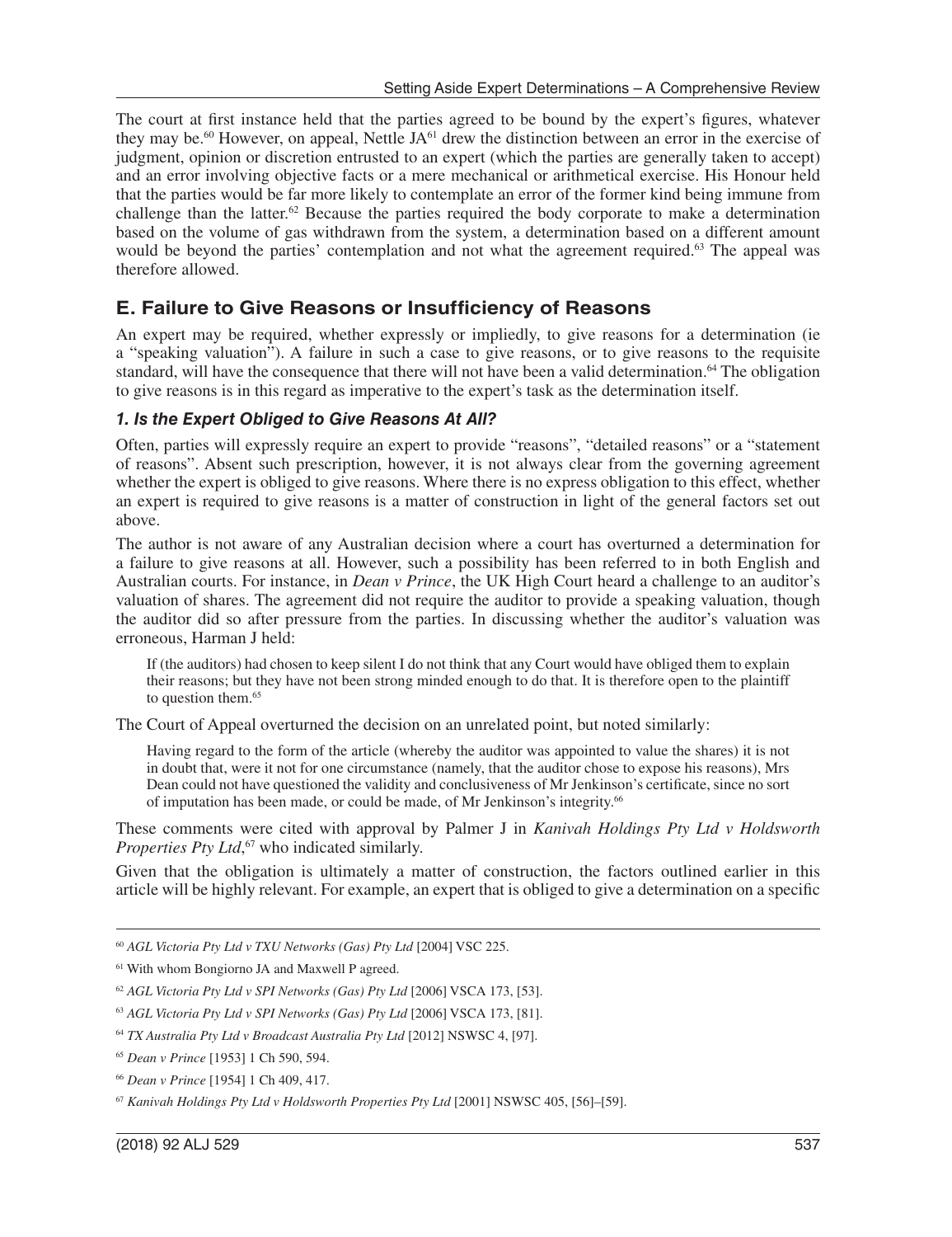#### Lubofsky

question in a short time frame and without any obligation to receive submissions will have good cause to give a non-speaking determination. Conversely, as is discussed below, an expert that is obliged to receive submissions from parties or conducts an examination "in the nature of an intellectual exchange"<sup>68</sup> will be required to provide reasons to a comprehensive standard. A party may otherwise seek to argue that the obligation to provide reasons is implied in the governing agreement, for example, in order to determine whether a determination contains a "manifest error" in breach of an express term. Normal rules of implication will apply in the circumstances.<sup>69</sup>

#### *2. Standard of Reasons Required*

If the governing agreement requires the expert to give reasons, the standard or quality of reasons required will depend on the facts of the case and the expert's task.<sup>70</sup> A determination process that more closely resembles a judicial or arbitral inquiry will elevate the quality of reasons required to that akin to an arbitration or court.71

In *Kanivah Holdings Pty Ltd v Holdsworth Properties Pty Ltd*, a judicial standard of reasons was held not to be required. There, the plaintiff sought to challenge a market rent determination of leased premises on the grounds that the valuer failed to give "sufficient written reasons" as required by the lease. The lease did not specify the valuation method required but set out various criteria to which the valuer was to have regard. The valuer valued the site based on the highest and best use of the land and in his reasons simply provided that the determined rate was based on comparable sales evidence in the surrounding area. The plaintiff raised 19 items that it alleged the valuer should have set out in the determination, including the identity of the comparable sites, particulars of the sites' characteristics and the adjustments made for comparison purposes.

Palmer J held that the valuer had given reasons to the standard required.<sup>72</sup> His Honour held that "sufficient" reasons" only obliged the valuer to disclose what he did and why he did it so that parties were able to assess whether he complied with the lease. If it was apparent that the valuer had, then the details of how he answered those questions were immaterial as those details could not impeach the valuation. That is, because the valuation was discretionary, it could only be set aside for a failure to apply the correct test, so as long as the reasons disclosed that the right test was applied further criticism could not be made. Palmer J's decision was upheld on appeal.<sup>73</sup>

In contrast, circumstances may arise which require a broader reading of the obligation to give reasons. In *TX Australia*, various agreements governed the licensing of broadcasting transmission towers by a joint venture of major television networks to the ABC and SBS. On renewal of the agreements in 2010, an expert was appointed to determine the "reasonable fee" for the ongoing licence having regard to rates charged to other third parties for use of the facilities, and to provide a "detailed statement of reasons" for the decision.

Brereton J held<sup>74</sup> that the standard of reasons required in the circumstances more closely approached that expected of a judge or arbitrator.<sup>75</sup> This was in part because the governing agreement required a "detailed" statement of reasons and provided for wider than usual rights to challenge. Primarily, however, the issues before the expert were complex, and the expert received detailed submissions from the parties with which the expert was required to engage.76 This required reasons to a far higher standard than is ordinarily the case.

- <sup>68</sup> *TX Australia Pty Ltd v Broadcast Australia Pty Ltd* [2012] NSWSC 4, [100].
- 69 See generally *BP Refinery (Westernport) Pty Ltd v Shire of Hastings* (1977) 180 CLR 266.
- <sup>70</sup> *Shoalhaven City Council v Firedam Civil Engineering Pty Ltd* (2011) 244 CLR 305, 314–315 [25]–[26].
- <sup>71</sup> *TX Australia Pty Ltd v Broadcast Australia Pty Ltd* [2012] NSWSC 4, [100].
- <sup>72</sup> *Kanivah Holdings Pty Ltd v Holdsworth Properties Pty Ltd* [2001] NSWSC 405, [118]–[119].
- <sup>73</sup> *Kanivah Holdings Pty Ltd v Holdsworth Properties Pty Ltd* (2002) 11 BPR 20,201, [60]–[63].
- 74 Applying the principles set out in *Shoalhaven City Council v Firedam Civil Engineering Pty Ltd* (2011) 244 CLR 305.
- <sup>75</sup> *TX Australia Pty Ltd v Broadcast Australia Pty Ltd* [2012] NSWSC 4, [100].
- <sup>76</sup> *TX Australia Pty Ltd v Broadcast Australia Pty Ltd* [2012] NSWSC 4, [101].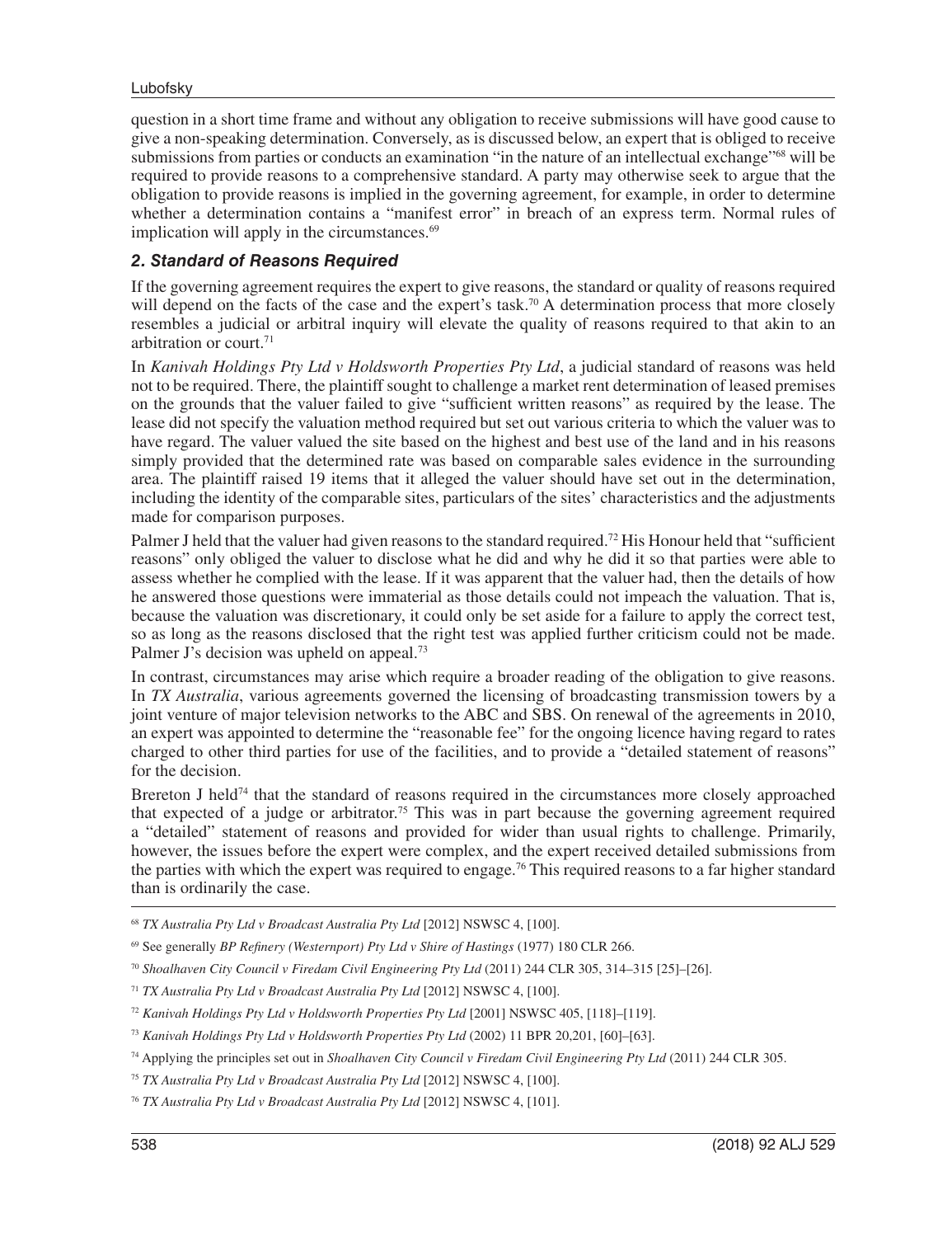As to the difference between "detailed reasons" and "sufficient reasons", see *Adwell Holdings Pty Ltd v Bourne*. 77

#### **F. "Manifest Error" or "Manifest Error of Law"**

Parties commonly state that an expert's determination will not be binding where affected by "manifest error" or "manifest error of law".<sup>78</sup> Though used ubiquitously, the phrases are not terms of art and have no particular legal meaning. Instead, as has been the case throughout this article, what is a "manifest error" will be informed by ordinary principles of contractual interpretation.<sup>79</sup>

Almond J recently surveyed the authorities surrounding "manifest errors" in *Funtastic* in the context of an accountant's determination of the accounting treatment of certain line items. His Honour looked at the ordinary meaning of the term and the purpose of the term in the context of the agreement in question. In the circumstances of that case his Honour held that a high bar had to be met for an error to have been a "manifest" one, particularly as the parties provided for a tight timetable for the expert to provide his determination and granted to the expert considerable discretion as to procedural matters.

#### **V. DETERMINATIONS LIKELY TO SURVIVE CHALLENGE**

The authorities above highlight that there are, as famously noted by Jordan CJ, "mistakes and mistakes" in the course of determinations;<sup>80</sup> that is, there are some mistakes which are not in the parties' contemplation but a range of others which, while erroneous in some way, will fall short of determinations made otherwise than in compliance with the parties' agreement. Looking at the other side of the coin to the cases discussed above, determinations are unlikely to be deemed outside that contemplated by the parties in circumstances where an expert simply:

- (a) erred in the exercise of a discretion;
- (b) failed to provide complete procedural fairness; or
- (c) proceeded on incomplete or insufficient evidence.

These "errors" have all been held to fall within the realm of errors that parties are taken to have accepted at the time of entering into the expert determination agreement. Each of these will be considered in turn.

## **A. Mistakes in the Exercise of a Discretion**

An expert is only limited in the way he or she may perform the relevant task by the express or implied prescriptions in the determination agreement.81 For example, as was the case in *Strang Patrick* above, an expert that is entrusted to value an asset such as a crane without further instruction will not be obliged to value that asset in any particular way, nor will he or she be obliged to take any specific matters into account.82 Likewise, where an expert is required to apply a specific valuation method, as long as that method is applied it will be immaterial that the expert took into consideration matters which should not ideally have been taken into account, or vice versa.<sup>83</sup>

A further example of this principle is found in *Legal & General*, the facts of which are set out above. McHugh JA held in that case that the valuer made an error as a hypothetical lessee would not be prepared

<sup>77</sup> *Adwell Holdings Pty Ltd v Bourne* [2007] NSWSC 730.

 $78$  Reflecting the language governing statutory rights of appeals of arbitral awards prior to the amendment of the harmonised state legislation in 2011 – see, eg, *Commercial Arbitration Act 1984* (Vic) s 38(5)(b)(i) (repealed) and other State equivalents.

<sup>79</sup> *Funtastic Ltd v Madman Film and Media Pty Ltd* [2016] VSC 708, [52]–[54].

<sup>80</sup> *Holt v Cox* (1997) 23 ACSR 590, 597, quoting Jordan CJ in *Hebburn Ltd, Ex parte; Re Kearsley Shire Council* (1947) 47 SR (NSW) 416, 420.

<sup>81</sup> *WMC Resources Ltd v Leighton Contractors Pty Ltd* (1999) 20 WAR 489, 494–495 [16]–[18].

<sup>82</sup> *Legal & General Life of Australia Ltd v A Hudson Pty Ltd* (1985) 1 NSWLR 314, 335G–336B.

<sup>83</sup> *Legal & General Life of Australia Ltd v A Hudson Pty Ltd* (1985) 1 NSWLR 314, 335G–336B.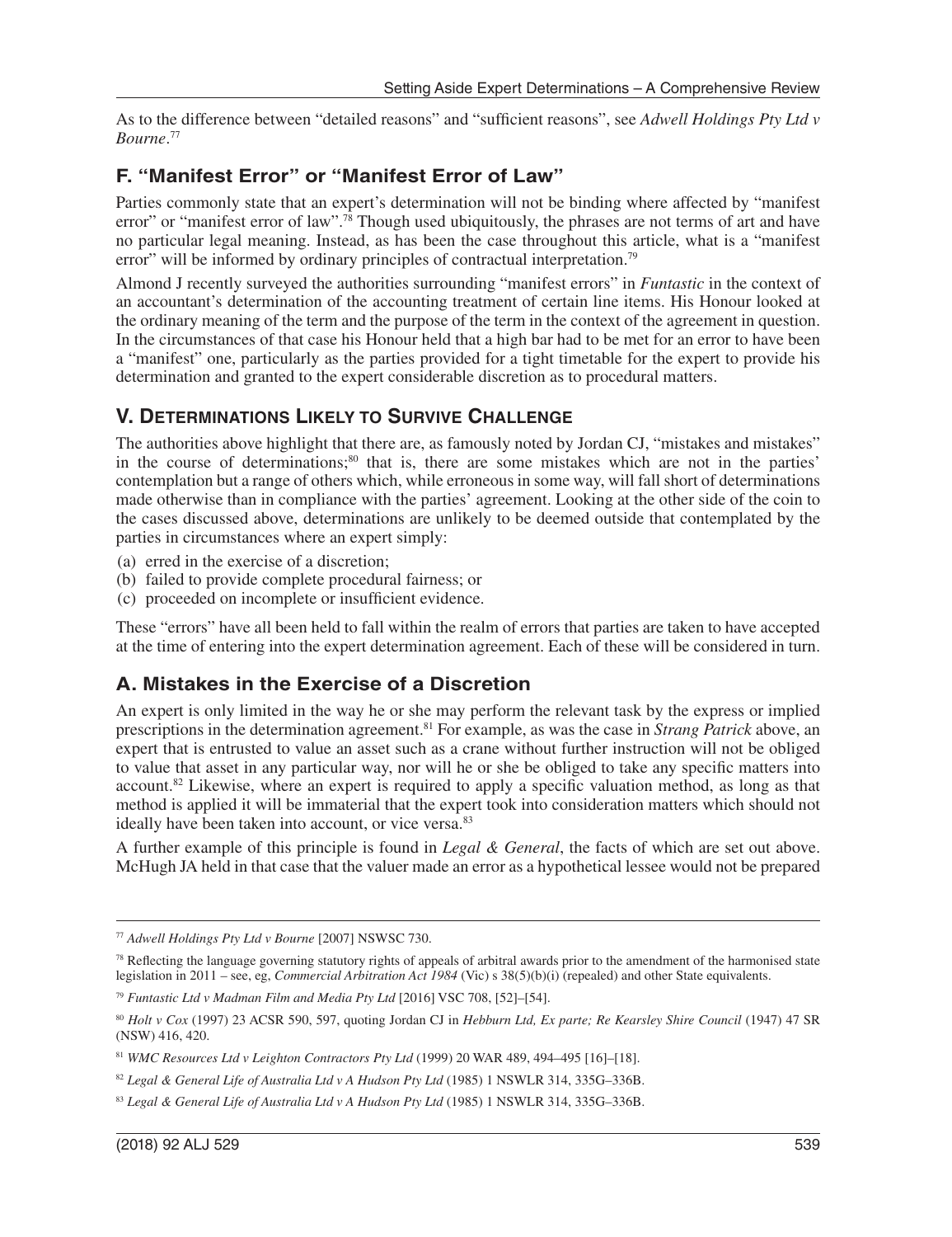to pay the same rate for the void as they would for the remainder of the ground floor.<sup>84</sup> However, his Honour held that this error was not of a kind that enabled the court to set aside the variation. Instead, the error was akin to a valuer taking into account rents that were not comparable – although technically erroneous, it was not a departure from the question asked of the valuer. $85$  The market rent assessment was therefore upheld.

#### **B. Failure to Provide Procedural Fairness**

Obligations and rights of procedural fairness (including to treat the parties equally, provide documents filed by one party to the other party and to give reasons) $86$  apply in general to arbitrations (through the harmonised legislative schemes)<sup>87</sup> and curial processes (through the common law and Constitution). However, such obligations have no foundational application to contractual determination processes unless they are expressly or impliedly incorporated into the determination agreement.<sup>88</sup>

Parties may (and commonly do) expressly incorporate the Resolution Institute rules<sup>89</sup> into the determination agreement to avoid circumvention by the expert of procedural fairness obligations. Even absent such prescription, however, obligations of procedural fairness may be implied, particularly in circumstances where an expert receives submissions, hears the parties or is obliged to provide the parties with an opportunity to respond to materials (ie more closely resembles a judicial inquiry).<sup>90</sup>

In this regard, *Lahoud* concerned an audit of amounts contained in a settlement deed reached between the parties. The plaintiff argued that the auditor's determination was not binding as the auditor failed to give procedural fairness in only briefly providing important documents received from one party to the other for inspection. Ward J held that in the circumstances, no obligation of procedural fairness was implied. This finding was made in light of the fact that the expert was not obliged to receive or consider evidence or submissions from the parties (ie, could make an assessment based on the records alone), and his task was not in the nature of a judicial inquiry.<sup>91</sup> To the extent any obligation might have arisen, it could only require the auditor to give the parties a reasonable opportunity to consider and respond to submissions, not to provide files to the other party.<sup>92</sup>

#### **C. Proceeding on Insufficient or Incomplete Evidence**

An expert is not faced with the same evidentiary standards as an arbitrator or judge<sup>93</sup> and may make findings or "fill the gaps" where there is insufficient or incomplete evidence from the parties.

For example, in *Funtastic*, the accountant in question was also required to determine whether certain goods had been delivered from one party to another in order to decide the accounting treatment of various

<sup>84</sup> *Legal & General Life of Australia Ltd v A Hudson Pty Ltd* (1985) 1 NSWLR 314, 330G–331A. Priestley and Mahoney JJA did not find that an error had been made (on the basis that there was no evidence that the area should be valued differently), so McHugh JA's judgment in this regard was a minority one.

<sup>85</sup> *Legal & General Life of Australia Ltd v A Hudson Pty Ltd* (1985) 1 NSWLR 314, 336G.

<sup>86</sup> See *Commercial Arbitration Act 2011* (Vic) ss 18, 24, 31.

<sup>87</sup> Such as the *Commercial Arbitration Act 2011* (Vic) and other State equivalents, which are based on the *UNCITRAL Model Law on International Commercial Arbitration* (as adopted by the United Nations Commission on International Trade Law on 21 June 1985, and as amended by the United Nations Commission on International Trade Law on 7 July 2006).

<sup>88</sup> *Lahoud v Lahoud* [2010] NSWSC 1297, [70], citing *John Nelson Developments Pty Ltd v Focus National Developments Pty Ltd* [2010] NSWSC 150; *Enron Australia Finance Pty Ltd v Integral Energy Australia* [2002] NSWSC 753; *500 Burwood Highway v Australian Unity* [2012] VSC 596, [168]; *McGrath v McGrath* [2012] NSWSC 578, [11]–[14]. Providing that the expert is appointed "as an expert and not an arbitrator" has the effect of excluding the operation of state-based commercial arbitration legislation.

<sup>89</sup> Resolution Institute, Expert Determination Rules (2016) [<http://www.resolution.institute/documents/item/1845](http://www.resolution.institute/documents/item/1845)>

<sup>90</sup> *Lahoud v Lahoud* [2010] NSWSC 1297, [75].

<sup>91</sup> *Lahoud v Lahoud* [2010] NSWSC 1297, [72], [75].

<sup>92</sup> *Lahoud v Lahoud* [2010] NSWSC 1297, [83].

<sup>93</sup> See, eg, *Evidence Act 2008* (Vic) Pt 4.1 and other State equivalents.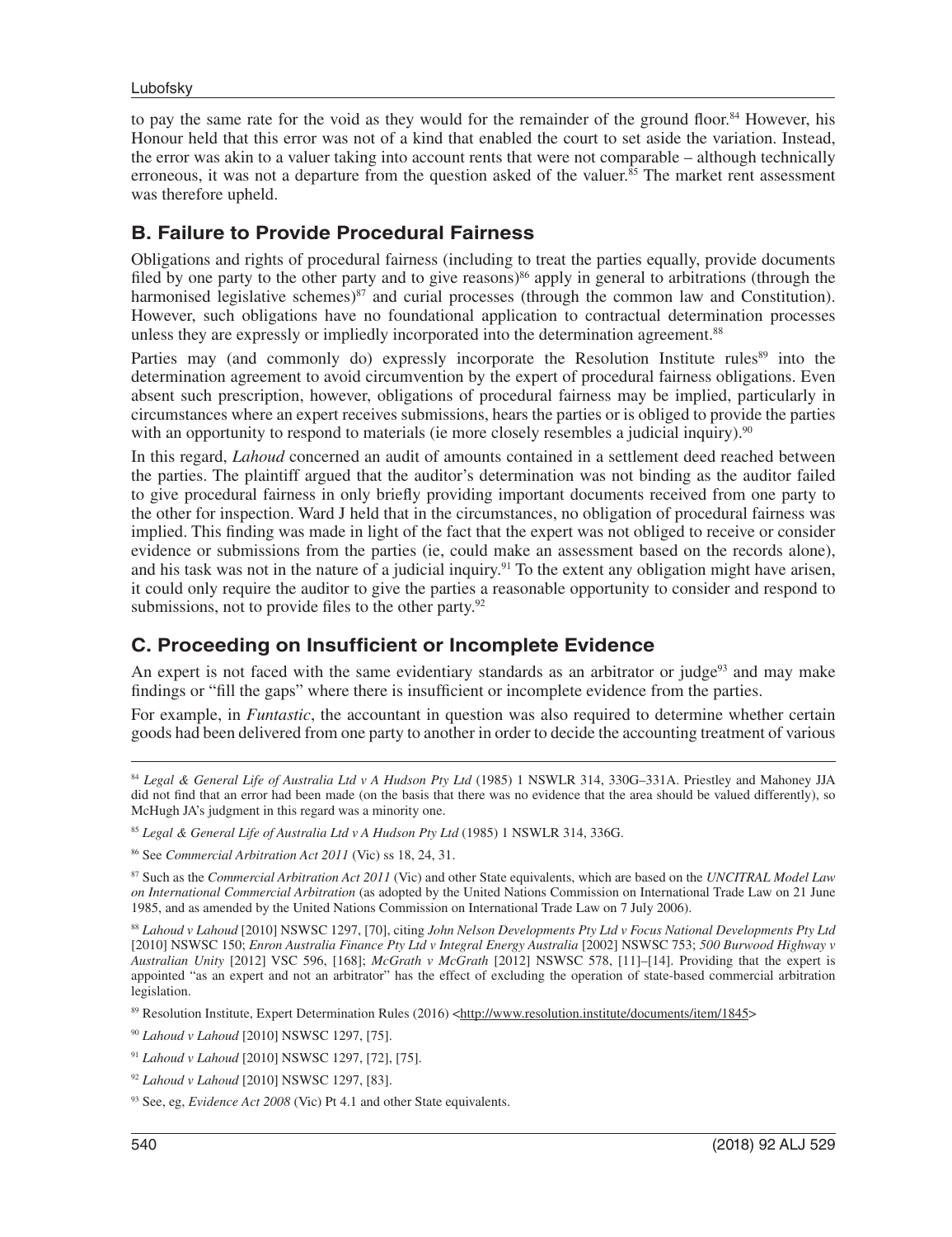line items on a sale of a business. The parties had each provided the accountant with spreadsheets that asserted (without anything more) that the goods had or had not been delivered. It was not apparent that the accountant had any further materials in support of either party's assertions. The accountant preferred one party's submissions over the other's and determined that the majority of goods had been delivered.

The plaintiff complained that the valuer had made a "manifest error" under the agreement as he had no evidence on which to reach his conclusion. However, Almond J held that the accountant was entitled under the terms of his engagement (which granted a wide discretion as to procedural matters and specifically did not require the accountant to verify information provided to him) to prefer one party's bare submissions over another's.<sup>94</sup> His Honour held that the accountant may have been right or may have been wrong; however, it could not be said that the accountant made a manifest error in absence of convincing proof that the goods had not been delivered.95 The accountant was entitled to make a decision on the evidence before him and his determination on the issue was upheld.<sup>96</sup>

#### **VI. WHEN A DETERMINATION IS SUCCESSFULLY CHALLENGED**

An issue often overlooked with respect to expert determinations is what may occur when a determination is set aside by a court. Parties routinely seek (and courts routinely order) that a defective valuation be remitted to the valuer for re-determination in accordance with the court's direction.<sup>97</sup> To this effect, Kendall *on Expert Determination* states that:

The usual consequence of a material departure from instructions is that the expert must come to a new decision in accordance with the instructions, as clarified by the court, and it is not usually appropriate for the court to fill the gap by ordering an inquiry.<sup>98</sup>

In other cases, courts have remitted the determination to a different expert (eg, on the grounds that the initial expert is unable to bring an impartial mind to the task),<sup>99</sup> referred a dispute to a special referee under procedural rules of court,<sup>100</sup> or undertaken the determination itself and put the court in the shoes of the expert.<sup>101</sup> Courts have tended to adopt a practical approach, seeking to resolve the dispute through whatever means it considers most effective and expedient in the circumstances.

Although the above approaches are often a matter of common sense, the juridical bases for such approaches are not always clear or settled, and courts have at times overlooked the precise power with which decisions are made in pursuit of the approach that resolves the parties' disagreement most efficiently and pragmatically. This broad approach is consistent with (and in some cases relies on)<sup>102</sup> the principle laid down by the Privy Council in *Cameron v Cuddy*, where the Full Court provided that:

[i]t is the duty of a Court of law, in working out a contract of which such arbitration is part of the practical machinery, to supply the defect which has occurred. It is the privilege of a Court in such circumstances and it is the duty to come to the assistance of the parties by the removal of the impasse and the extrication of their rights. This rule is in truth founded upon the soundest principle, it is practical in its character, and

<sup>94</sup> *Funtastic Ltd v Madman Film and Media Pty Ltd* [2016] VSC 708, [81].

<sup>95</sup> *Funtastic Ltd v Madman Film and Media Pty Ltd* [2016] VSC 708, [84].

<sup>96</sup> For a decision on similar grounds, see *Hanratty v The Carrington Redevelopment Pty Ltd* [1999] NSWSC 327.

<sup>97</sup> See, eg, *Candoora No. 19 Pty Ltd v Freixenet Australasia Pty Ltd (No. 2)* [2008] VSC 478; *Funtastic Ltd v Madman Film and Media Pty Ltd* [2016] VSC 708; *Australian Vintage Ltd v Belvino Investments No 2 Pty Ltd* (2015) 90 NSWLR 367; *Eureka Funds Management Ltd v Freehills Services Pty Ltd* (2008) 19 VR 676, [73].

<sup>&</sup>lt;sup>98</sup> John Kendall, Clive Freedman and James Farrell, *Expert Determination* (4<sup>th</sup> ed, 2008) 246.

<sup>99</sup> See, eg, *Candoora No. 19 Pty Ltd v Freixenet Australasia Pty Ltd (No. 2)* [2008] VSC 478.

<sup>100</sup> See, eg, *Beevers v Port Phillip Sea Pilots* [2007] VSC 556.

<sup>101</sup> See, eg, *Barescape Pty Ltd v Bacchus Holdings Pty Ltd (No 9)* [2012] NSWSC 984; *Bounty Systems Pty Ltd v Odyssey Gaming Services Pty Ltd* [2007] QSC 230.

<sup>102</sup> See, eg, *Candoora No. 19 Pty Ltd v Freixenet Australasia Pty Ltd (No. 2)* [2008] VSC 478, [13]; *Barescape Pty Ltd v Bacchus Holdings Pty Ltd (No 9)* [2012] NSWSC 984, [110].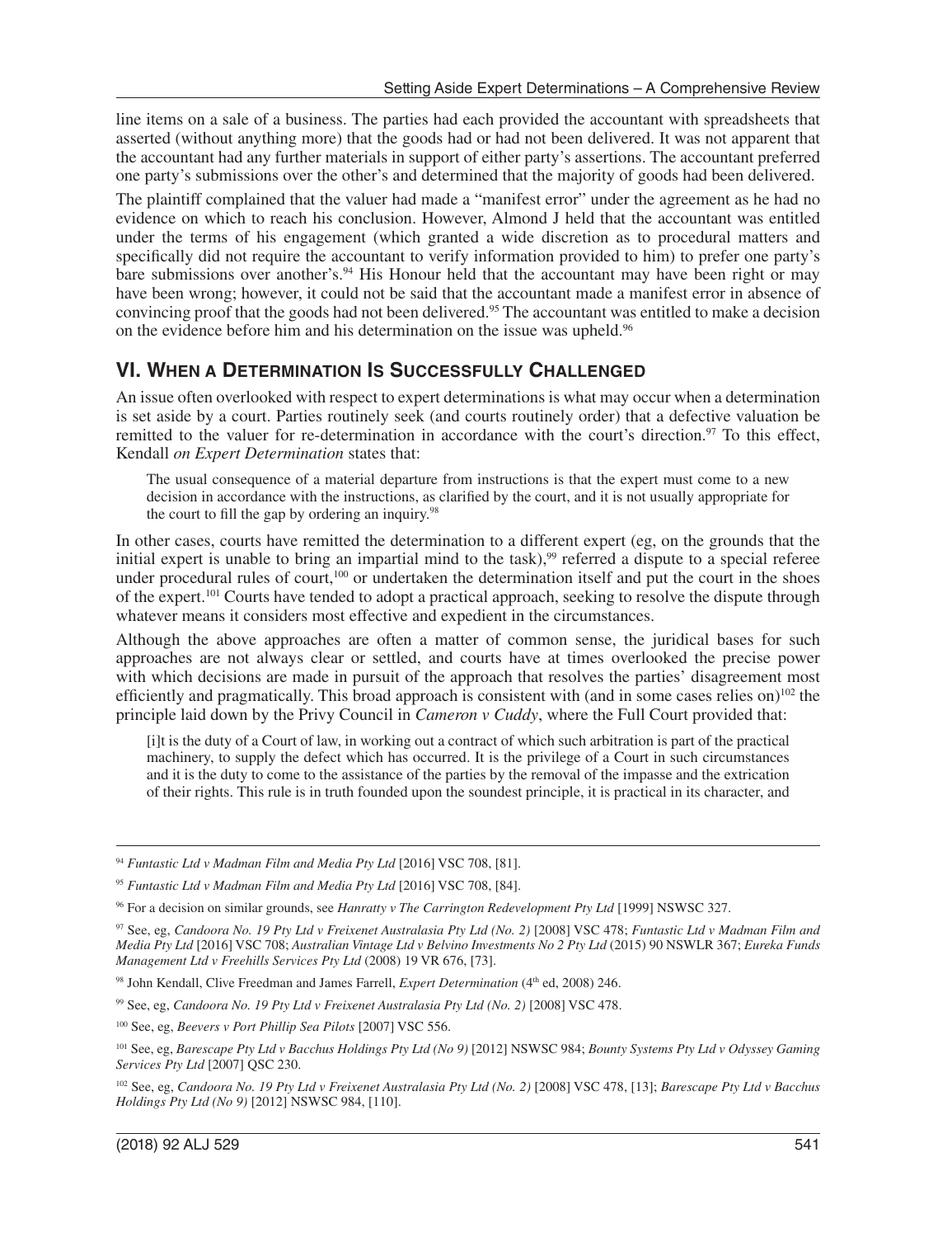it furnishes by an appeal to a Court of justice the means of working out and of preventing the defeat of the bargain between the parties.<sup>103</sup>

This statement of principle, while on one level unarguable, does not, however, outline a juridical basis on which the court may make decisions of the kind noted above. For instance, it is generally the case that parties do not expressly state what is to take place when a determination, properly referred to an expert under the dispute resolution mechanism, fails. Moreover, given the different options available to the parties on such an event occurring, a term that the dispute be decided in a certain way is unlikely to be implied.104 How, then, can a court derive the power to remit a valuation to a valuer (whether the same valuer that undertook the initial valuation or a different one), or undertake an assessment in the valuer's place?

The authorities suggest several potential justifications. First, the answer may be found in the terms of the parties' contract. A determination by an expert that is not made in accordance with the parties' agreement is not, at law, a determination at all.<sup>105</sup> In such a case, it is as if the dispute had not vet been referred for determination.106 Accordingly, subject to any express time or other limitations (discussed below), the parties will still be bound to avail themselves of the expert determination procedure in the ordinary course. An order referring the dispute for re-determination in these circumstances is simply giving effect to the parties' initial expert determination agreement.

It may otherwise be the case that a term can be implied into the parties' agreement. For example, Hargrave J held that the parties may be taken to intend that on a determination being set aside for fraud or impartiality, a different valuer should be appointed.107 Similarly, where an expert's determination is affected by an arithmetic error, it may be the case that the parties would have intended that the expert re-determine the matter referred to him with proper data.108 In such cases, courts may fashion orders that simply give effect to those implied terms.

While these are neat solutions, they are not universal ones. For example, in some cases the parties may be expressly required to submit a dispute notice, or nominate a valuer, within a certain time frame that can no longer be met.109 In others, the contract might name a specific expert to carry out the task (eg, a company's auditor) that due to circumstances is no longer able to act.<sup>110</sup> In such cases, the express or implied contractual machinery for resolving the dispute has effectively been frustrated or "spent" once the determination has been declared invalid and can no longer be relied upon by the court to justify an order (in furtherance of the parties' presumed intentions) that the dispute be remitted for re-determination.

Circumstances such as these have not stifled the court's authority, however, and even in these circumstances courts have fashioned appropriate remedies by straining the interpretation of the parties' agreement in a manner that permits its intervention. The House of Lords' decision in *Sudbrook Trading Estate Ltd v Eggleton* (*Sudbrook*) 111 epitomises this approach. In that case, a lessee was given an option to purchase premises at a price to be agreed between two valuers (one nominated by each party) or, failing agreement by the valuers, by an umpire appointed by the valuers. The lessor refused to appoint a valuer and sought to resist the lessee's claim for specific performance on the grounds that the contract for

<sup>103</sup> *Cameron v Cuddy* [1914] AC 651, 656.

<sup>104</sup> *Candoora No. 19 Pty Ltd v Freixenet Australasia Pty Ltd (No. 2)* [2008] VSC 478, [16].

<sup>105</sup> *Legal & General Life of Australia Ltd v A Hudson Pty Ltd* (1985) 1 NSWLR 314, 335; *South Australia v Goldstein* [2016] SASC 202, [227]; *Kanivah Holdings Pty Ltd v Holdsworth Properties Pty Ltd* [2001] NSWSC 405, [118].

<sup>106</sup> *AGL Victoria Pty Ltd v SPI Networks (Gas) Pty Ltd* [2006] VSCA 173, [77].

<sup>107</sup> *Candoora No. 19 Pty Ltd v Freixenet Australasia Pty Ltd (No. 2)* [2008] VSC 478, [17].

<sup>108</sup> *Candoora No. 19 Pty Ltd v Freixenet Australasia Pty Ltd (No. 2)* [2008] VSC 478, [17]. This was the case in *AGL Victoria Pty Ltd v SPI Networks (Gas) Pty Ltd* [2006] VSCA 173.

<sup>109</sup> *Vercorp Pty Ltd v ACN 096 278 483 Pty Ltd (No 2)* [2010] QSC 405.

<sup>110</sup> See, eg, *Macro v Thompson (No 3)* [1997] 2 BCLC 36.

<sup>111</sup> *Sudbrook Trading Estate Ltd v Eggleton* [1983] 1 AC 444.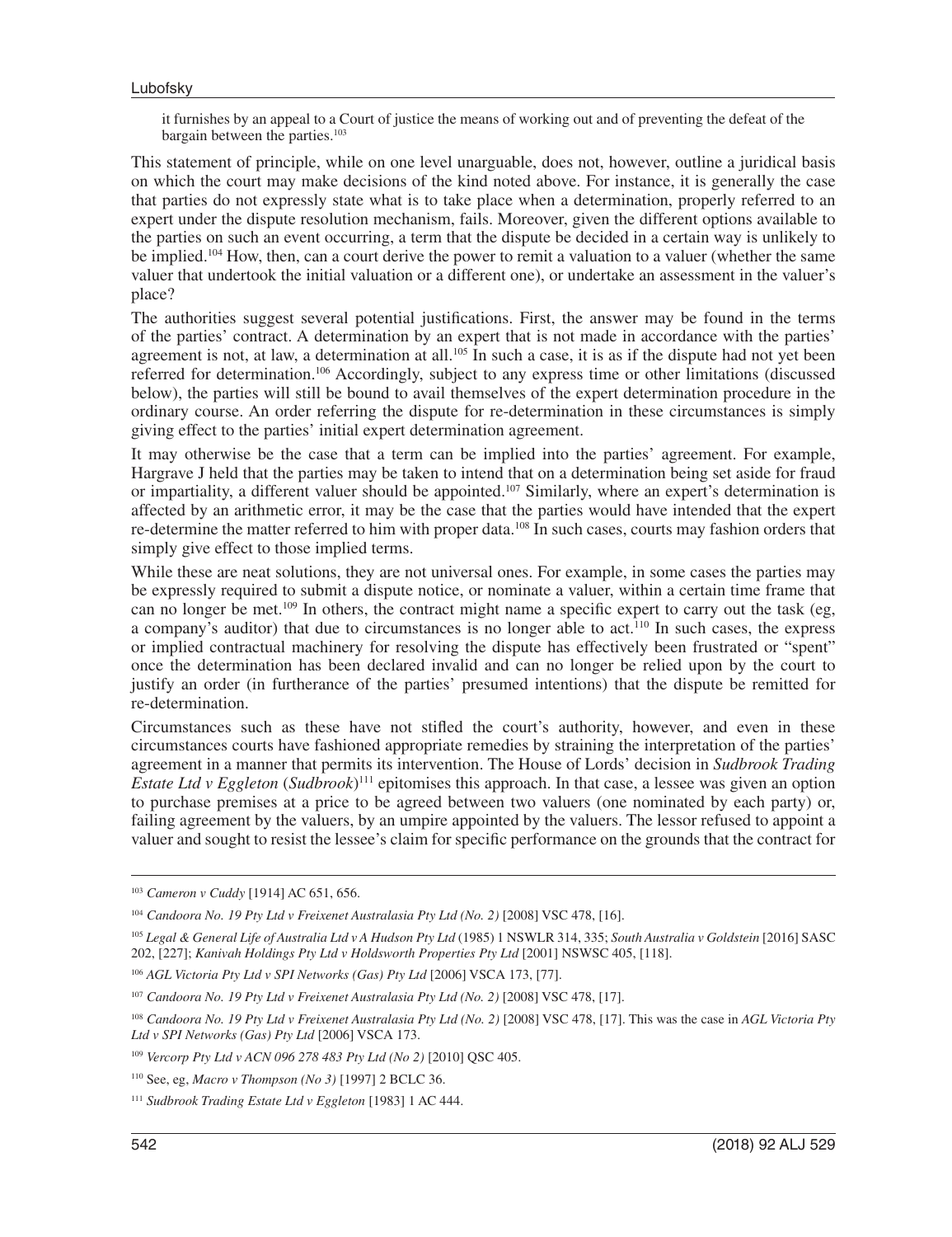sale was uncertain for want of an agreed price. The House of Lords granted specific enforcement of the contract and determined a fair price for the sale itself. Their Honours held that on its true construction, the agreement the subject of the option was for the sale of land at a fair and reasonable price by the application of objective standards, and that determination by the valuers was merely machinery giving effect to that agreement and was subsidiary and non-essential to that purpose.<sup>112</sup> In light of this, if the machinery broke down for whatever reason (as it had here), the court could substitute its own machinery to ascertain a fair and reasonable price in accordance with the primary purpose. Lord Fraser of Tullybelton stated to this effect:

Where, as here, the machinery consists of valuers and an umpire, none of whom is named or identified, it is in my opinion unrealistic to regard it as an essential term. If it breaks down there is no reason why the court should not substitute other machinery to carry out the main purpose of ascertaining the price in order that the agreement may be carried out.<sup>113</sup>

By viewing the "machinery" for the agreement (ie the expert's determination) as subsidiary to the main purpose of the parties' agreement, a failure of that machinery is not fatal to the determination of the issue, and the court may give effect to that purpose even without giving effect to the relevant machinery.

The principle in *Sudbrook* has received general acceptance in Australian courts. In *GPI Leisure Corporation Ltd v Herdsman Investments Pty Ltd*, Young J held that since *Sudbrook*, Australian courts have been more ready to construe a contract to the effect that if the essential agreement was for a fair and reasonable price and the agreed machinery to ascertain that price had broken down, the court could supply the necessary machinery.114 Similarly, in *Bounty Systems*, Muir J referred to *Sudbrook* in construing a software licence agreement where a fee was to be assessed by an expert. The expert chosen by the parties withdrew from the exercise. Muir J held:

Courts endeavour, wherever possible, to give effect to parties' agreements not to frustrate them. Clause 14 requires the question of the fee for service, in the event that the parties are unable to agree the fee, to be referred to an independent expert for determination. If referral is made and the determination miscarries for whatever reason the appointment of the expert can be revoked and a new expert appointed in his stead. This is not a case in which the expert is appointed because of some particular quality or special knowledge on his part to which the parties attach particular importance. The expert is merely a person to be appointed by the President of a particular professional body. The fee to be determined is not one to be arrived at on any idiosyncratic basis. Although the basis for determining the fee is not fully specified, there is no reason to suspect that the parties had in mind anything other than the determination of a reasonable fee in the circumstances.<sup>115</sup>

*Sudbrook* was decided after argument but before judgment in the High Court decision in *Booker Industries Pty Ltd v Wilson Parking (Qld) Pty Ltd*.<sup>116</sup> The Full Court referred to the decision. In particular, Brennan J cited the decision with approval, stating:

[t]hese cases tend to show that where the express terms of a lease reveal an hiatus in the machinery for fixing the rent, the court will lean towards a construction of the lease which treats the machinery merely as a means of ascertaining what is capable of being ascertained objectively as a fair and reasonable rent and which thus avoids an hiatus in an essential stipulation.<sup>117</sup>

In the majority of expert determination cases (where the expert is simply the means of obtaining a fair value), this approach may empower the court to make the orders that it considers appropriate to achieve the parties' (ultimate) goal.

<sup>112</sup> *Sudbrook Trading Estate Ltd v Eggleton* [1983] 1 AC 444, 483.

<sup>113</sup> *Sudbrook Trading Estate Ltd v Eggleton* [1983] 1 AC 444, 484.

<sup>114</sup> *GPI Leisure Corp Ltd v Herdsman Investments Pty Ltd (No 1)* [1990] ANZ ConvR 367, 369.

<sup>115</sup> *Bounty Systems Pty Ltd v Odyssey Gaming Services Pty Ltd* [2007] QSC 230, [61].

<sup>116</sup> *Booker Industries Pty Ltd v Wilson Parking (Qld) Pty Ltd* (1982) 149 CLR 600. For other decisions applying *Sudbrook* in the context of expert determinations see *Green v Wilden Pty Ltd* [2005] WASC 83; *Kinivan v Maoudis* [1988] ANZ ConvR 320; *Barescape Pty Ltd v Bacchus Holdings Pty Ltd (No 9)* [2012] NSWSC 984.

<sup>117</sup> *Booker Industries Pty Ltd v Wilson Parking (Qld) Pty Ltd* (1982) 149 CLR 600, 616.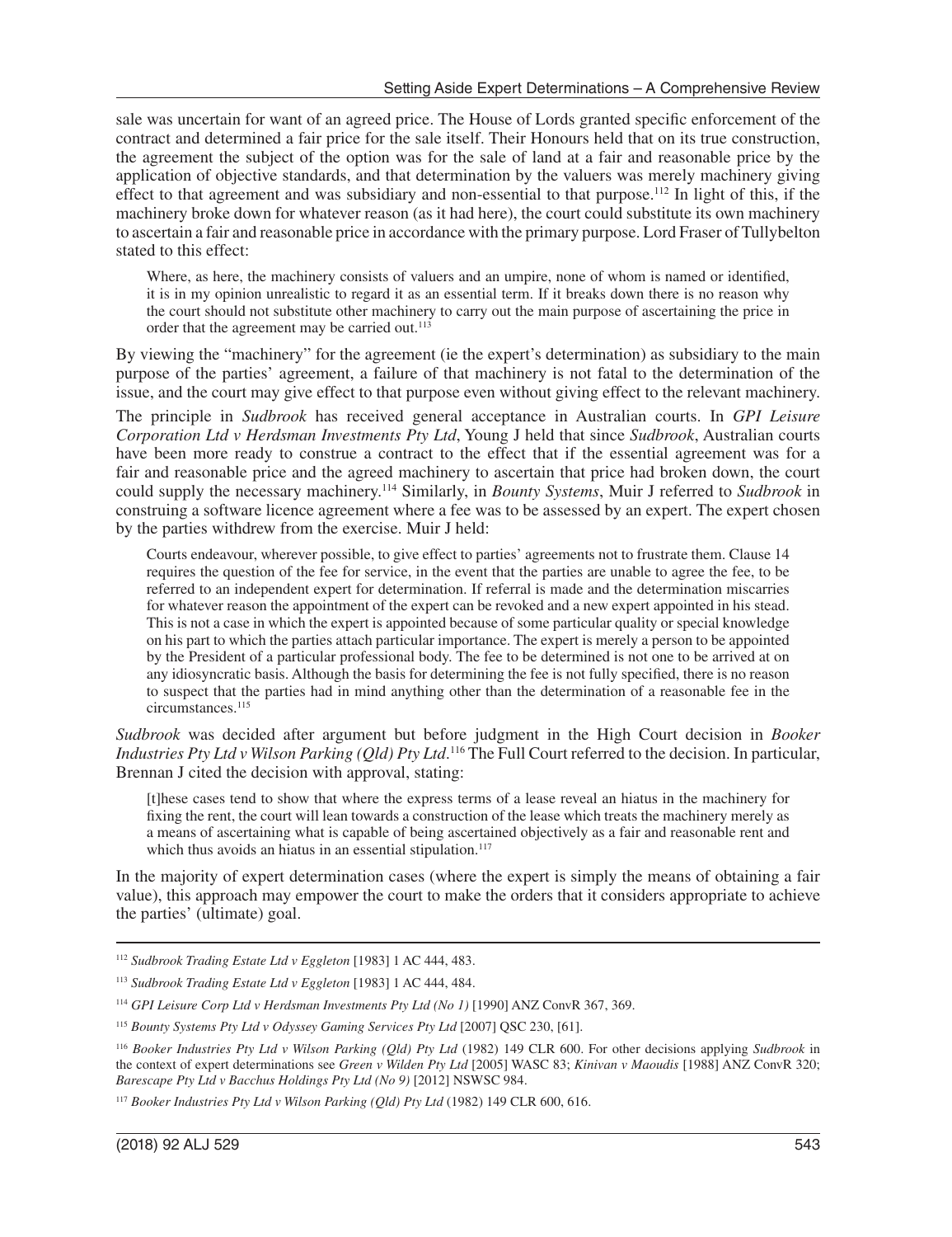The corollary of the above principle is that the court will not be able to fashion a remedy through its own machinery where the agreed machinery is more than merely incidental to the main purpose of the contract (ie, is an essential term). In *Vercorp*, for example, an option to purchase land was required to be completed within 30 days of exercise at a price to be determined by a valuer. A valuer was properly nominated under the contractual procedure but did not make his determination within the 30-day period. One party then sought to terminate the agreement and the other party sought specific enforcement at a price determined by the court. The court refused to grant specific performance, holding that the 30-day period was expressly agreed between the parties and a condition precedent to performance, and the failure by the valuer to make a determination within 30 days meant that remittal to the valuer or determination by the court itself would not be consistent with the parties' intentions.<sup>118</sup> This is an example of a case where the court could not construe a contract in a way that permitted it to substitute its own machinery for resolution of the issue.

In such a case, is there any other basis (outside of the parties' contract) on which the court could remit a valuation for re-determination or make a determination in an expert's place? It is arguable that the power to make an order of this kind is simply incidental to the court's power under statute to make a declaration that the determination was not made in accordance with the contract. The court has express statutory authority to make declarations under each of the State *Supreme Court Acts*119 and the court's power to make orders that are incidental and necessary to the exercise of its jurisdiction is well known.120 Moreover, the various Acts also provide that the court should exercise its jurisdiction so as to secure that, as far as possible, all matters in dispute are completely and finally determined.<sup>121</sup> This would be furthered by the court making orders finally resolving the parties' dispute, rather than simply declaring the expert's determination to be invalid and empowering a party to litigate. To this effect, in *Neeta (Epping) Pty Ltd v Phillips* in the context a declaration regarding the validity of a rescission of a contract, the High Court held:

Unless the parties are agreed on the consequences which flow from a declaration that such a contract has or has not been validly rescinded it is generally undesirable that a court should so declare without any orders for consequential relief … if a declaration be made that a contract has been validly rescinded but no consequential orders for damages or for return or retention of the deposit are made in those proceedings the purpose of s 63 is not achieved.<sup>122</sup>

It does not appear to date that a court has expressly based a decision regarding an expert's determination on this power, but in circumstances where the court's power is challenged and authority cannot be derived from the parties' contract this incidental decision-making power may be an appropriate source.

## **VII. CONCLUSION**

The benefits of expert determination are palpable and are reflected by its increasing adoption in industry. Practitioners and courts alike recognise the advantages of expert determination for certain kinds of disputes as compared to more formal avenues of arbitration and litigation, as well as the time, cost and effort that can be saved by private resolution. Though not a panacea to technical disputes, determinations are appropriate where commercial counterparties require disputes resolved expeditiously and certainly and can confidently refer the dispute to an expert in the field.

That said, it is equally clear that the benefits of expert determination only exist due to the character of the determination as a binding and enforceable award. What is intended to be a speedy and costeffective process can therefore be undermined by parties challenging the result of that process in the courts as a matter of course. Though the above decisions illustrate that certain grievances with respect

<sup>118</sup> *Vercorp Pty Ltd v ACN 096 278 483 Pty Ltd (No 2)* [2010] QSC 405, [61]–[64].

<sup>119</sup> See, eg, *Supreme Court Act 1986* (Vic) s 36; *Supreme Court Act 1970* (NSW) s 75.

<sup>120</sup> See, eg, *Parsons v Martin* (1984) 5 FCR 235, 401.

<sup>121</sup> See, eg, *Supreme Court Act 1986* (Vic) s 29; *Supreme Court Act 1970* (NSW) s 70.

<sup>122</sup> *Neeta (Epping) Pty Ltd v Phillips* (1974) 131 CLR 286.